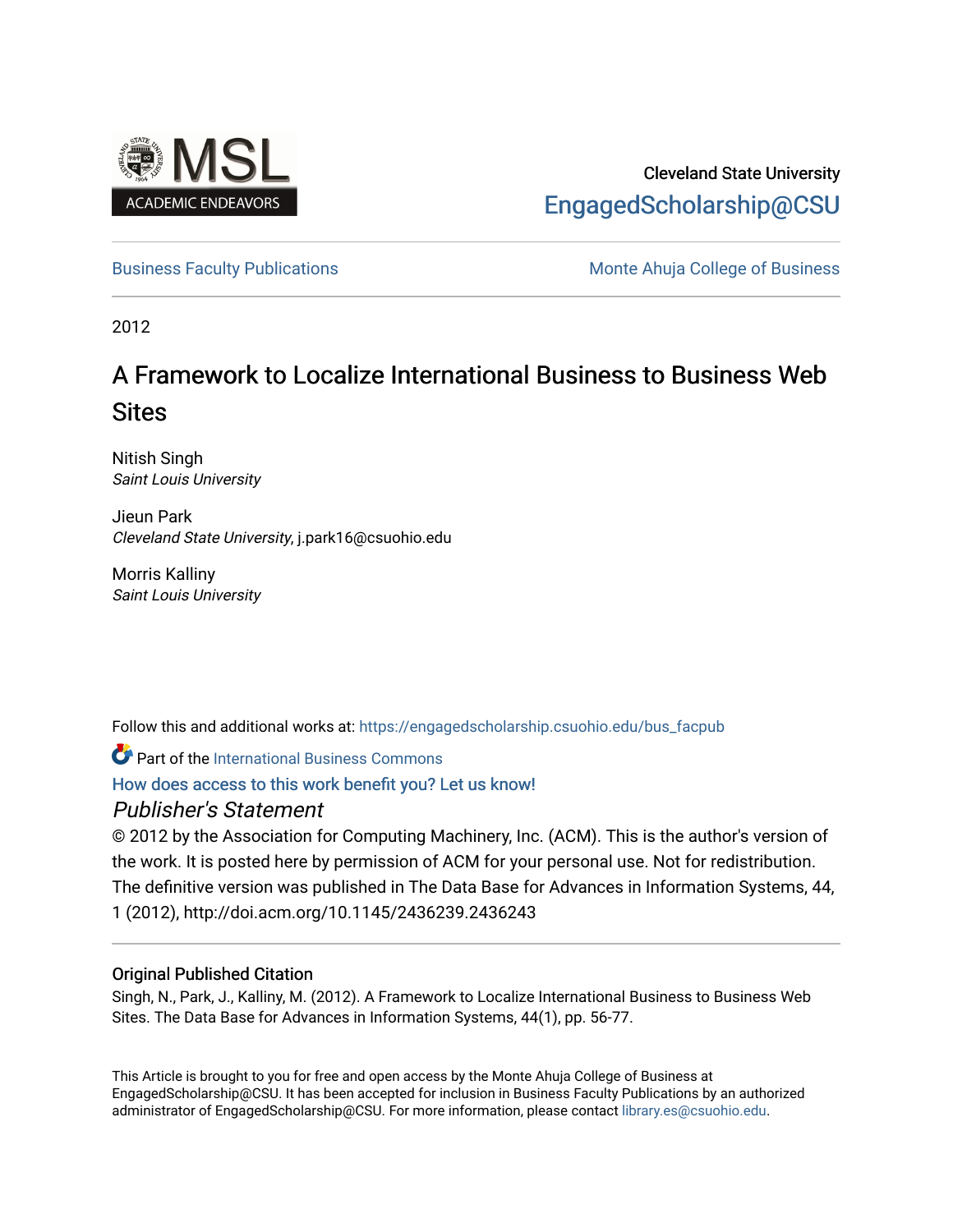# **A Framework to Localize International Business to Business Web Sites**

# **Nitish Singh**  Saint Louis University

**Jieun Park**  Cleveland State University

**Morris Kalliny**  Saint Louis University

# *Abstract*

*The m ain pu rpose of this study i s to propose and apply an analytical framework to help B2B marketers assess and develop web sites that are localized not only for th e B2B m arketplace b ut also for international markets. This study deals with an area that has not re ceived m uch attention in academ ic research as p revious s tudies h ave mainly focused on B2C web sites. The study focuses on B2B web sites and provides a fram ework to assess web site localization. A content a nalysis of Am erican and Korean web sites wa s con ducted to analyze th e proposed fra mework. The ove rall resul ts sh ow that U.S. com panies have n ot accom plished a high degree of lo calization for B2B markets. The stud y results in dicate that m ost U.S. com panies focu s primarily on the tran slation of web conte nt from English to Korean to create web sites.While it is true that globalization has brought us closer than ever to Mcluhan's (1 964) ide a of a glo bal village, m ajor differences across c ountries a nd regions e xist and play a significant role in how consumers react to web site d esigns an d co ntent. T herefore, thi s framework is vital to business se eking consum ers globally. Using this fram businesses t o locali ze t heir B 2B w eb sit es and included key a reas t hat app eal to local consumers.The stud y con cludes by provi ding marketers i nsights into fa ctors that ca n hel p them better localize their international B2B web sites.* 

**Keywords:** localization, Cultural customization, web site localization, South Korea, B2B e-commerce

**ACM Categories**: H.5.2 Information Interfaces and **Presentation** 

# **Introduction**

Globalization enabled by technological advances has opened the world for international trade more than any other time in history. Consumers and businesses are now can engaged in international trade via the web without ever having to leave their country or even home to obtain goods sold thousands of miles away. This has been so true for business to business activity which is the focus of this paper.

Today business-to-business (B2B) e-commerce accounts for the majority of e-commerce activity worldwide. US census E-Stats Report estimated that B2B e-commerce accounted for almost 93 percent of the total e-commerce conducted in 2007. Manufacturers lead all industry sectors in terms of ecommerce activity in 2007 with almost \$1,856 billion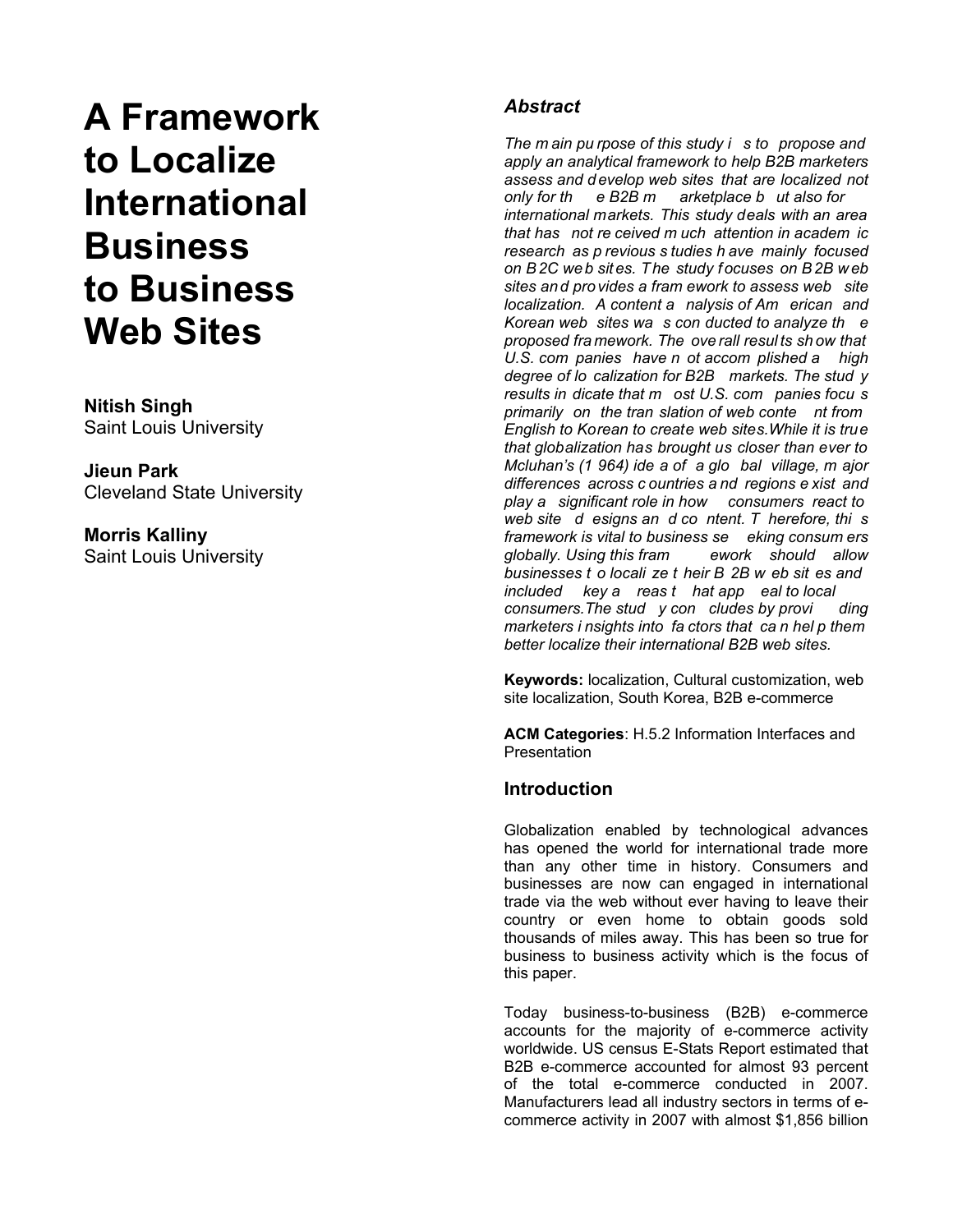or 35 percent in total shipments (E-Stats Report, 2009). Merchant wholesalers, including Manufacturing Sales Branches and Offices (MSBOs), were ranked the second in e-commerce activity accounting for 21.2 percent of total sales \$1,226 billion (E-Stats Report, 2009). While Retail ecommerce only accounted for \$127 billion in ecommerce sales in 2007, IDC estimates that in 2009 IT and e-marketplace spending was around \$496.7 billion in the USA and \$1.3 trillion globally (Ratnasingam, 2007).These numbers clearly show the importance of B2B e-commerce in the overall ecommerce arena. The main purpose of this study is to propose and apply a framework to help B2B marketers assess and develop web sites that are localized not only for the B2B marketplace but also for international markets.

Globalization has significantly increased our awareness of the cultural differences between various countries and regions in the world. While globalization is helping decrease some of these differences, they continue to exist and play a significant role in how business activities are done around the world. To have a global presence, companies are not only becoming more international physically but also electronically by globalizing their e-business activities. Cultural differences extend themselves to this e-commerce environment and play a crucial role in determining e-commerce success (e.g. Singh and Pereira, 2005). Therefore, when businesses globalize their e-business, it is important to recognize that language, cultural expectations and trust play a crucial role in enhancing online web capabilities (Jarvenpaa et al., 1999; Singh and Pereira, 2005). Existing research shows that the use of language, signs and symbols, and web content that is culturally different from the host country creates confusion, frustration, offensiveness and in the long run a loss of business (Luna, Peracchio, and Juan, 2002).

To overcome these obstacles, companies have started to localize their international web sites to their customer expectations. Web site localization is the process of customizing the visible content of the web site for a specific cultural group so that it may seem natural or "local" to members of that particular culture (Singh, Toy, and Wright, 2009). Past studies have shown that web site localization can have a significant impact on consumer acceptance of the web sites (Cyr and Lew, 2003; Singh and Pereira, 2005). Effective localization can produce a 200% increase in the e-sales of a company outside its language borders (Tixier, 2005). Previous research has shown that culturally sensitive web content enhances the site's usability (Luna, Peracchio, and

de Juan, 2002; Singh and Pereira, 2005). So, in order to effectively communicate with international online consumers, it is paramount for firms to adapt their web sites to the target market. Furthermore, research has shown that not only does web site localization enhance usability but also attitude towards the web site, perception of the ease of site navigation, and ultimately purchase intention (Singh et al., 2006). Despite this emerging research supporting the need for web localization, there are not many studies in academic or business press that provides B2B marketers with guidance to localize their web sites for international markets. Review of past research found only a few studies that have attempted to study web site localization efforts (Cyr and Lew, 2003; Singh and Boughton, 2005; Singh and Pereira, 2005; Singh et al. 2009; Cyr and Trevor-Smith, 2004; Tixier, 2005) and these studies primarily focused on business to consumer (B2C) context or general ecommerce. Some B2B studies have examined B2B web design characteristics and the role of culture in B2B web design, but have not proposed a comprehensive framework for localizing B2B web sites (Chakraborty, Lala and Warren, 2003; Lord and Collins, 2002; Usunier, Roulin and Ivens, 2009; Usunier and Roulin, 2010). In fact, Lichtenthal and Shay (2003) note that to build a general theory of B2B Internet integration, we should build knowledge of emerging patterns in B2B web activity. Thus this study aims to specifically address the issue of (B2B) web site localization for international markets. A three tier B2B web localization assessment framework is proposed that can help B2B companies adapt their site to both industry and international customer expectations. The three tiers or the three C's of B2B localization proposed include:

- Context Localization: at this tier the framework proposes how to localize B2B web sites to meet specific B2B industry/client expectations.
- Content Localization: at this tier the framework proposes how to localize B2B web sites to specific country/market locale by adapting elements like language translation, navigation structure, support and global gateways.
- Cultural Localization: at this tier the framework proposes how to culturally localize the content of the web site to specific country/market locale.

To develop and apply this assessment framework, we tested it on U.S. B2B web sites developed specifically for South Korea. South Korea was deemed appropriate for this study for several reasons. First, the United States and South Korea use totally different languages,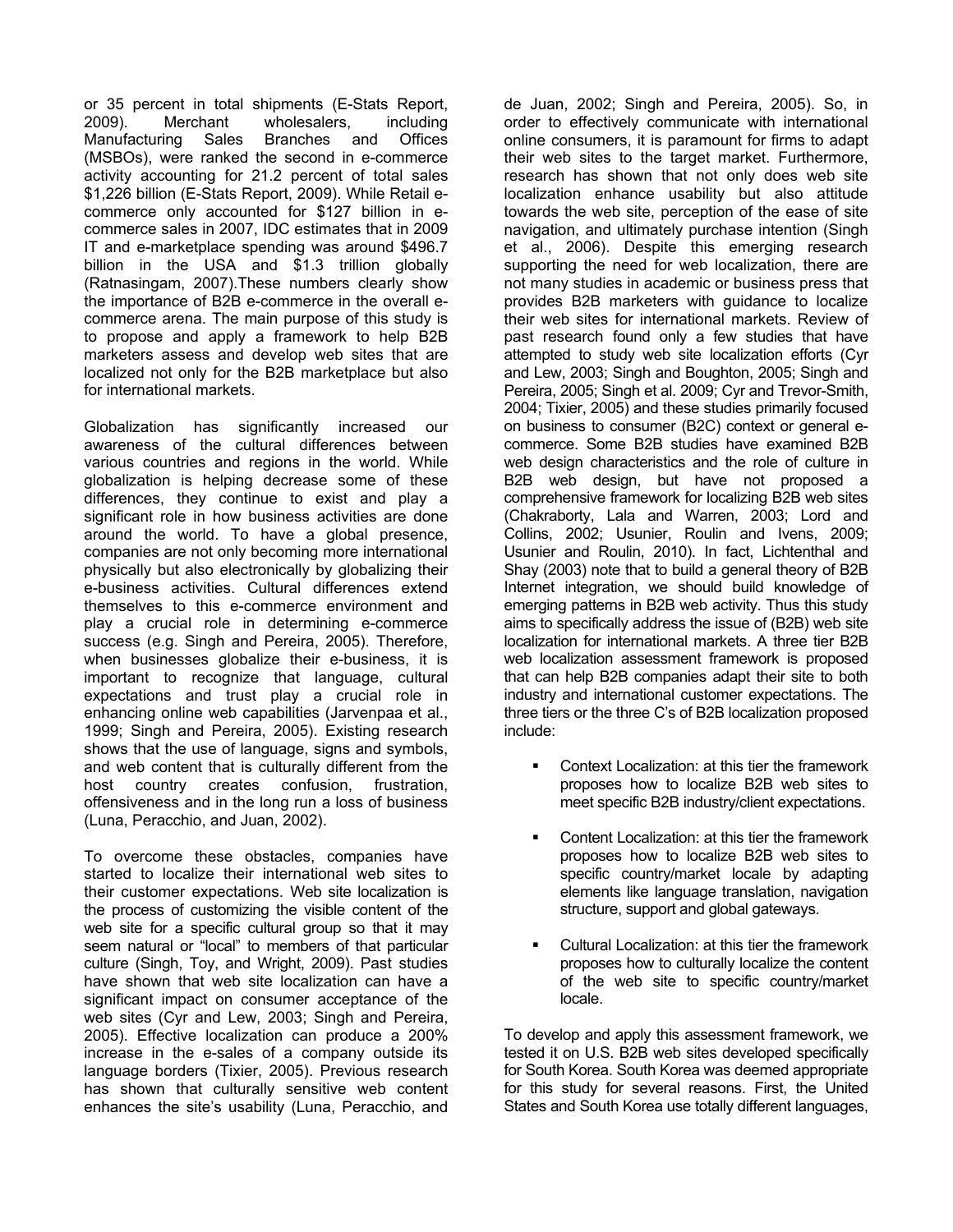allowing us to test level of adaptation and localization related to language. Second, the U.S. culture is significantly different from that of South Korea in many respects. Third, since South Korea is one of the wellto-do economies, there is a significant business activity at the B2B level.

# **Standardization versus Localization**

The international business literature has explained the internationalization of firms via the stage-model proposed by Johnson and Vahlne (1999)—also called the Uppsala School internationalization model. This model suggests that firms expand in stages, where once multinational corporations gain enough experience to reduce liability of newness, they further explore growth and investment opportunities in other locations. However, in the new networked economy, the interconnectedness and reach of the Internet is now enabling firms to make internationalization decisions based on much better information than before. The Internet allows them to have web presence with minimal country-specific investments. In fact, firms leveraging the internet for internationalization closely resemble the "born global firms" proposed by Knight and Cavusgil (1996); these are defined as companies that from inception are involved in exporting and reaching out to global markets.

However, for most born global firms, leveraging the global reach of the web through standardized web sites may not be the most effective way to attract international visitors. The web is no longer dominated by English speaking online users (B2C and B2B users), but also Chinese (509.9 million), Spanish (164.9 million), Japanese (99.1 million), Portuguese (82.5 million), and German (75.4 million) speaking online users respectively (Internetworldstats.com, 2011). Thus, companies have to decide whether to create localized web content, to cater to a large multilingual worldwide market, or to create standardized content that may or may not cater to online multilingual diversity.

Standardization is generally defined as a strategy wherein marketers assume global homogeneous markets and in response offer standardized products and services using a standardized marketing mix (Jain, 1989; Levitt, 1983). Proponents of the standardization approach argue that as technology advances and spreads globally, cultural distance becomes less relevant, leading to convergence of national cultures into a homogenous global culture (Levitt, 1983). Thus, there is little need to adopt a localized marketing mix (Levitt, 1983). One of the main benefits of using a standardized strategy is that standardization seems to be an economical strategy for marketers as it leads to

leveraging the same template/product or service marketing mix configuration globally. This allows companies to take advantage of economies of scale. For example, if companies could leverage their home country web site for all countries, this would significantly reduce localization expenses. In addition, using a standardized strategy can aid in the development of single and unified brand and corporate identity across markets and even worldwide. This could lead to better allocation of resources, higher efficiencies, homogenized marketing and higher profits.

Despite the above attractive benefits of standardization, there are also several concerns regarding the use of this strategy. First, several studies show that standardization as a strategy does not impact financial performance of firms (e.g. Samiee and Roth, 1992). Second, the international marketing environment is fairly complex, promoting diversity in several areas such as physical environment, political and legal systems, cultures, product usage conditions and economic development. Most importantly, in both B2C and B2B context, globally competitive companies may find it hard to standardize customer service, distribution, pricing, and communications when global variations in institutions, cultures, and other peculiarities are considered. Thus, researchers (Hill and Still, 1984; Wind, 1986) argue that it is neither desirable, nor feasible, for firms in several industries to achieve standardization of their marketing activities because of differences across markets. Finally, from an e-commerce perspective, there is large body of evidence suggesting that local users tend to favor localized web content over standardized web sites (e.g. Singh and Pereira, 2005). In fact, several B2B oriented companies are following an e-commerce strategy which emphasizes localization of their web site content. For example, a study by Boudreau and Watson (2006) of global and country-specific web sites of 3M found that 3M is following a transnational Internet advertising strategy. The signs of this transnational strategy were apparent in the large degree of global integration and local responsiveness practiced on the 3M web sites (Singh, 2012).

# **Localizing B2B Web Sites**

The growth of global B2B e-commerce can be attributed to factors such as globalization of supply chains, growth in outsourcing activities, emergence of e-marketplaces, the global reach, access, and low entry barriers that web provides to small and medium size enterprises (Berthon, et al., 2008; Lawson-Body and Keefe, 2006; Samiee, 2008). B2B e-commerce relates to various forms of electronic platforms, including company web sites and emarketplaces, that facilitate transactions,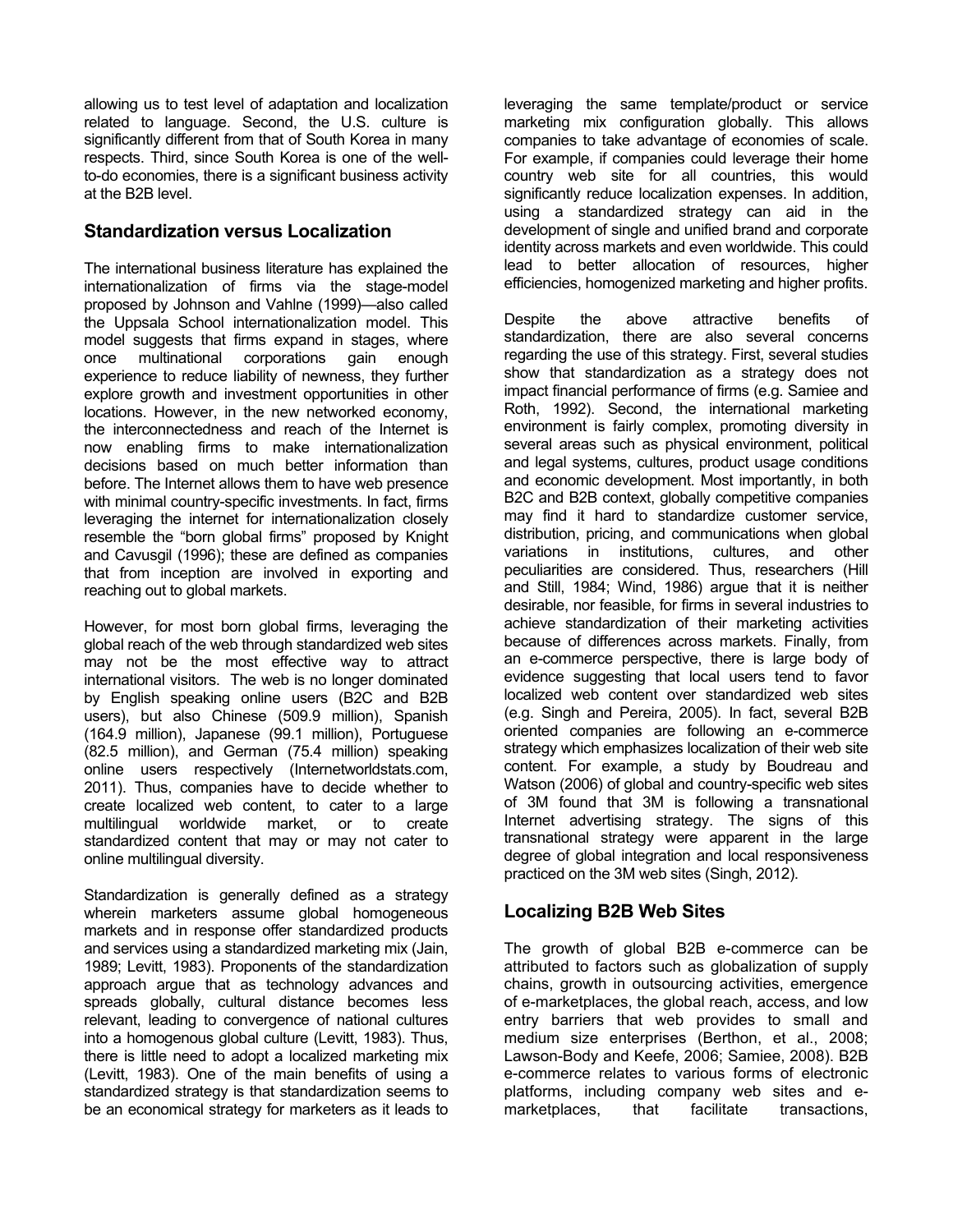interactions, and collaborations among multiple firms (Lawson-Body and Keefe, 2006; Wang and Archer, 2004). B2C e-commerce, on the other hand, is more geared towards selling and communicating with masses of consumers rather than a select group of business clientele. Some differences in B2B and B2C e-commerce are captured in Table 1.

Several studies (e.g. Chakraborty et al., 2003; Dou et al., 2002; Lord and Collins, 2002) have identified important B2B web design characteristics related to personalization, transactional ease, product information presentation, product quality and certification information, technical support, corporate citizenship, pricing information etc. These studies show that B2B web sites design characteristics tend to be different from B2C web design, due to the unique B2B context. Studies have also shown that, even in the B2B context, culturally localizing web sites is important to effectively communicate with customers worldwide (Dou et al., 2002; Usunier et al., 2009; Usunier and Roulin, 2010). For example, studies by Usunier et al., (2009) and Usunier and Roulin (2010) have specifically explored the role of communication styles (high context and low context cultural communication) and cultural values in design of B2B web sites and provided recommendations for cultural adaptation of international B2B web sites.

Furthermore, the literature also identifies several broad challenges to the growth of global ecommerce in general and B2B e-commerce in specific. Such challenges include cultural diversity of the global online marketplace and the cultural distance; the information asymmetry; differences in the institutional, managerial and infrastructural environment among countries; differences in evolution of e-readiness among countries; and differences in levels of corruption (Berthon et al., 2008; Samiee and Walters, 2006). More specific challenges pertaining to global growth of B2B ecommerce include online risks associated with security of transactions process; online payment issues; online order fulfillment; online information disclosure; collection, usage and storage of personal information online (privacy risk); unauthorized access to internal systems; password sniffing; data modification; spoofing; repudiation and potential opportunism among parties (Angeles and Nath, 2007; Dou et al., 2002; Ratnasingam, 2007).There are also significant costs associated with global B2B e-commerce and web site development. These costs range from more general transaction costs related to doing arm's length transactions (Williamson, 1975), to costs related to international negotiations, administrative-legal costs, costs associated with development of e-procurement systems and

scalable online applications, global-real-time integration of business process in supply chain, ERP application implementation, and interoperability costs to efficiently connect with heterogeneous trading partner applications (Angles and Nath, 2007; Ratnasingam, 2007).These risks and costs associated with the conduct of global B2B ecommerce generate a high degree of uncertainty related to the e-business environment and, most

**Table 1. Differences between B2B and B2C e-commerce**

| 1              | <b>B2B E-Commerce</b><br>As the name suggests that                                                                                                                                      | <b>B2C E-Commerce</b><br>B2C e-commerce serves                                                                                                                                                                             |
|----------------|-----------------------------------------------------------------------------------------------------------------------------------------------------------------------------------------|----------------------------------------------------------------------------------------------------------------------------------------------------------------------------------------------------------------------------|
|                | B2B e-commerce is geared<br>towards a group of business<br>clientele and not general<br>public                                                                                          | the mass<br>consumers/general public.                                                                                                                                                                                      |
| $\overline{2}$ | Sales in B2B context are<br>based on contracts, bidding<br>process, and sometimes<br>lengthy trade negotiations                                                                         | Sales in B2C arena are<br>based on individual level<br>transactions, generally on<br>real-time basis.                                                                                                                      |
| 3              | Payment systems are<br>based on negotiated terms<br>of contract and generally<br>accompany services like<br>escrow accounts & credit<br>terms.                                          | Payments are normally<br>taken using popular online<br>payment systems and<br>generally happen in real-<br>time.                                                                                                           |
| 4              | Exchange is generally<br>based on long-term<br>relationship building and<br>repeat interactions (Samiee<br>and Walters, 2006)                                                           | Exchange is generally<br>based on one-time<br>transaction, although<br>relationship marketing is<br>becoming popular in B2C e-<br>commerce.                                                                                |
| 5              | Issues of governance of<br>exchange transactions and<br>risk of opportunism is much<br>more profound in B2B e-<br>commerce context (Samiee<br>& Walters, 2006;<br>Williamson, 1975)     | Governance and<br>opportunism in B2C are not<br>as profound as in B2B e-<br>commerce. In B2C risk of<br>opportunism still exists but<br>is somewhat mitigated by<br>nature and type of<br>exchange transactions.           |
| 6              | Applications used to<br>facilitate B2B e-commerce<br>include e-procurement<br>systems, bidding systems,<br>ERP solutions related to<br>supply chain management<br>and CRM.              | Generally application<br>integration with end-users is<br>not required. Common form<br>of applications used in B2C<br>context include, e-catalogs,<br>search function, online<br>payment systems, security<br>systems etc. |
| 7.             | Interoperability is important<br>to facilitate the integration<br>and exchange of data and<br>information between the<br>systems of the trading<br>parties. (Legner and Vogel,<br>2008) | Interoperability is generally<br>not a major issue with B2C<br>clients except the<br>integration via web services<br>to mobile interface.                                                                                  |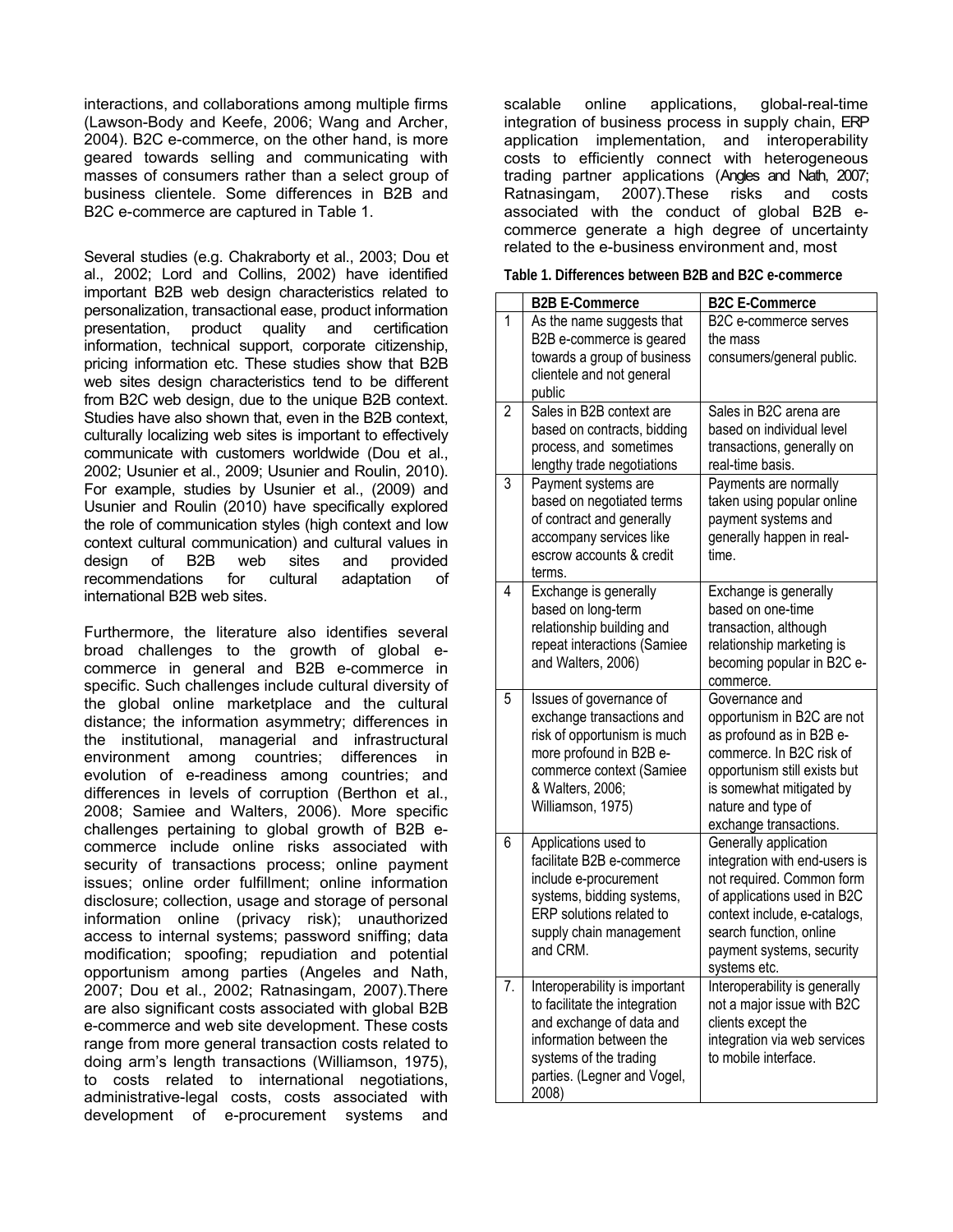importantly, between trading parties (Ratnasingam and Phan, 2003). Relationship building based on high degree of trust becomes crucial to counteract the uncertainties associated with the conduct of global B2B e-business (Samiee and Walters, 2006; Ratnasingam and Phan, 2003). Thus, any framework or recommendation for B2B international web site development should take into account the importance of trust, and costs and risks related to the conduct of global B2B e-business activity. In the following sections, a framework for B2B web site localization assessment and development is proposed. This framework takes into account the specific challenges of conducting global B2B ebusiness and the diversity of standards, norms and values found in the international context.

# **Factors Influencing the Localization Framework**

Before elaborating the framework for localizing B2B international sites, it is important to lay down the foundations which are necessary for localization efforts to be successful. Some of the important technical issues discussed in this section include the importance of a global modular web site platform which could be leveraged for creating several localized sites, and the need for using open standards for future inter-firm application integration and interoperability of data.

#### **Internationalization (i18n):**

Internationalization or i18n in the context of web site development is different than how we interpret internationalization in international business vocabulary. Broadly speaking "Internationalization" in context of international web site development is a technical term used for the process of generalizing a product so that it can handle multiple languages and cultural conventions. More specifically, the process through which back end technologies are used to create a modular, culturally neutral, extendable, and accessible global web site template is called "Internationalization", or i18n<sup>1</sup> (Singh and Boughton, 2005, Singh, 2012). Internationalization helps companies develop a global platform or web architecture for future localization efforts (Al-Badi and Mayhew, 2010). However, many companies, in their haste localize international sites, or due to insufficient resources, ignore this important back end process and develop separate global templates for different countries, thus creating inefficiencies and

expenses associated with developing a new base platform for every new language/country web site. For example, if companies develop new internationalized templates for every international site then chances of coding errors increases and so does the cost of quality control and maintenance. If companies create a well internationalized and culturally neutral base platform, then this single base platform could be leveraged for localizing web sites for every new language/country. Several big tech companies such as Sun Microsystems, Microsoft, IBM, Google, etc. take the Internationalization-Step seriously, but Internationalization is still not well implemented by several non-tech large companies and many SMEs. For example, according to Singh (2012), most companies do not have the expertise to implement the Internationalization-Step properly and, thus, outsource such work to localization vendors. The Internationalization-Step ensures that a modular approach to design is taken, wherein the software/web site supports international characters, date and time formats, number formats, address fields, text expansion and contraction, and other locale specific elements (Esselink, 2000). Thus, in a nutshell, Internationalization (i18n) processes provide the essential foundation upon which to build future localization efforts. An extended discussion on all the Internationalization steps and processes is beyond the scope of this paper. It is recommended that companies use the expertise of software engineers or outsource the work to localization vendors who specialize in internationalizing web sites and applications. Companies must also realize that Internationalization-Step should be completed before localization step is undertaken to develop multilingual web sites. The Internationalizion-Step should generally be done at home office or at the main technology department wherein software engineers can create a culturally neutral and modular platform for future localization efforts to be depicted seamlessly. On the other hand, the localization step could be carried out at local offices, or the head office should ensure that local subsidiaries or local/country level offices have a say in how the web site should be localized to specific culture/country.

#### **Interoperability:**

In the B2B e-business environment, it is important to be able to integrate and communicate with applications and systems of the trading parties for the exchange of information. A new movement toward dynamic e-business is now geared toward simplifying and standardizing business interactions over the web through Internet based open standards and common infrastructure (Chen et al., 2003).

 $\overline{a}$ i18n" stands for Internationalization, since there are 18 letters between i and n. (note: a small "i" is used to distinguish it from the letter "l" and the number '1".)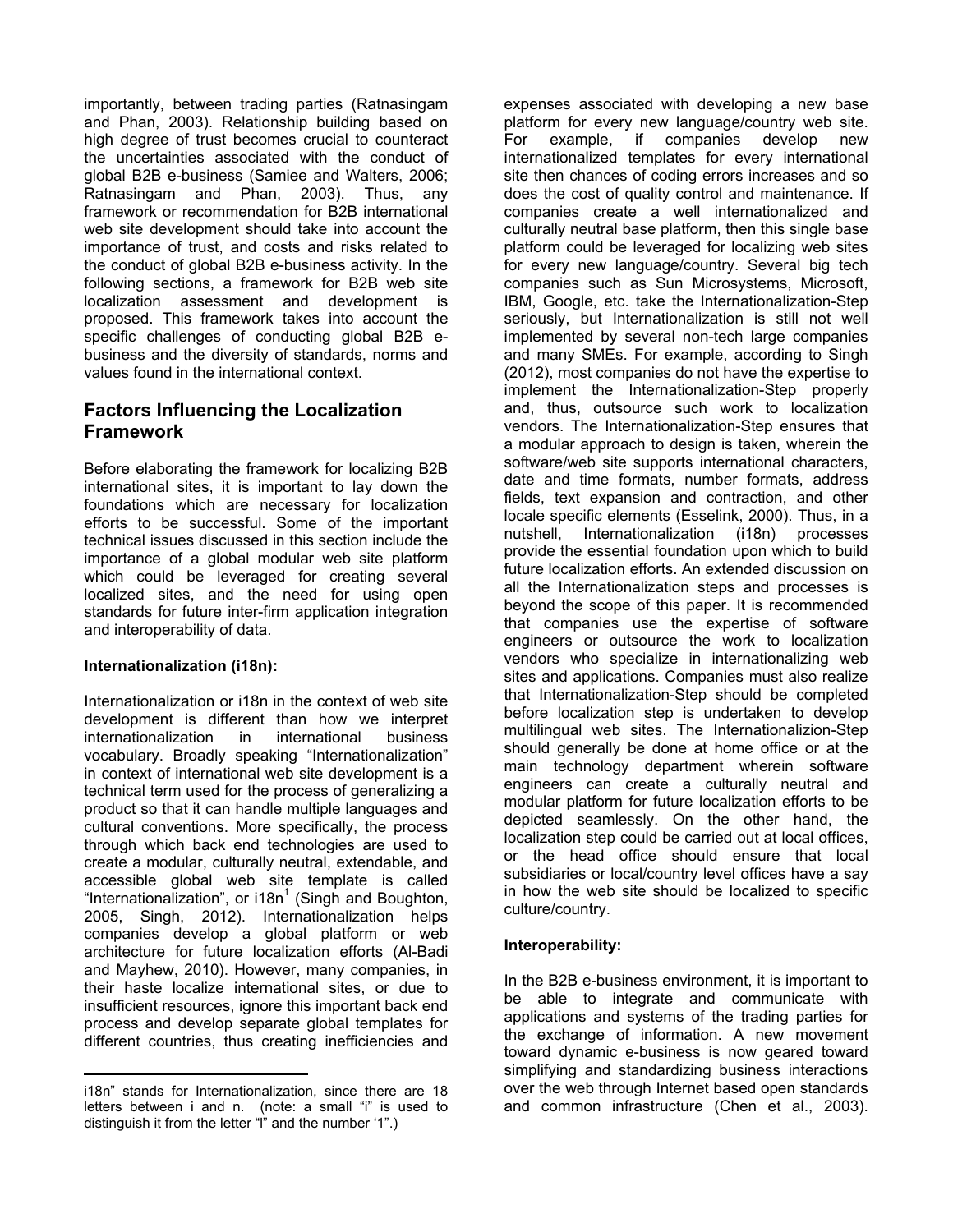Interoperability is now seen as the key to facilitating dynamic e-business. Interoperability is the ability to integrate two or more systems or components in business processes for exchange and use of information (Kajan and Stoimenov, 2005; Legner and Vogel, 2008). XML (Extensible Markup Language) is one of the open standards that facilitates interoperability and is used to store and transport data over the web, intranets, extranets, etc. Kajan and Stoimenov (2005, p. 62) identify three levels of interoperability which, include:

- Communication Interoperability: depends on standards and infrastructure where all necessary data is well defined. "There is no machine knowledge required, but it may be deployed; for instance, using intelligent agents for network maintenance (p. 62)".
- Syntactic Interoperability: is seen when two or more systems/software components can communicate and exchange data independent of their implementation language, run time environment and technological differences.
- **Semantic Interoperability: is a much** advanced form of interoperability, wherein the systems can communicate without understanding the terminology of their systems. It overcomes semantic differences across heterogeneous data sources.

In recent years "Web Services" have emerged as a vehicle for enhancing interoperability between heterogeneous systems. Web services are based on open standards facilitating direct interaction among systems using XML-based messages conveyed by the Internet protocols (Chen et al., 2003).Web services use other open standards, like SOAP to transfer data and WSDL for service interface descriptions (Chen et al., 2003; Legner and Vogel, 2008). In essence, web services allow dynamically connecting systems, business partners and customers in a cost effective way using the open and free medium of the web (Chen et al., 2003). In summary, it is important for companies to create B2B e-business environments based on open standards that enhance interoperability between systems and clients. Both Internationalization (i18n) and interoperability are important technical requirements needed to prime the web sites for future localization efforts. These technical requirements ensure that the web site is neutralized and flexible enough to incorporate future variations in standards, conventions, languages, etc.

# **The B2B Web site Localization Framework Assessment**

Once the company has prepped and internationalized its web site and used open standards for application development, the next step is to localize the web site to meet specific client and locale needs. The remainder of the study will discuss how to implement certain web site features that can help localize the B2B web site to international audiences.

B2B costs and risks could be mitigated by reducing the risk of opportunism and developing mechanisms, applications, and platforms that engender trust. One of the main objectives of localizing web sites is to develop and display trust through web site content and application. Customers are more likely to trust the "familiar" than the "stranger", so localizing a web site puts it in the realm of the familiar for the consumers, thus enhancing consumer trust.

The broad literature in web and user interface localization has been in general e-business and Business to Consumer context (Cyr and Lew, 2003; Singh and Boughton, 2005; Singh and Pereira, 2005; Singh et al. 2009; Cyr and Trevor-Smith, 2004; Tixier, 2005). In B2B literature most studies have looked into specific B2B web design characteristics or addressed localization issues from cultural adaptation perspective (Chakraborty, Lala and Warren, 2003; Lord and Collins, 2002; Usunier, Roulin and Ivens, 2009; Usunier and Roulin, 2010). More specifically, past studies in the field of web localization can be divided into four broad categories: studies providing general usability guidelines for international user interface design (Becker, 2002; Esselink, 2000; Nielsen and Del Galdo, 1996; Cyr and Trevor-Smith, 2004), studies proposing general frameworks for developing international web sites (Al-Bade and Mayhew, 2010; Al-Badi and Naqvi, 2010; Becker, 2002; Becker and Crespo, 2001; Dou et al., 2002; Singh, 2012; Singh et al., 2009), surveys and studies pertaining user perception of international web sites and international online user profiles (Baack and Singh, 2007; Nantel and Glaser, 2008; Wallace and Yu, 2009; Singh et al., 2006; Singh, 2012), and studies that have specifically explored how to culturally localize web sites (Barber and Badre, 1998;Baack and Singh, 2007; Cyr and Lew, 2003; Cyr and Trevor-Smith, 2004; Singh and Pereira, 2005; Singh, et al., 2009; Usunier, et al., 2009; Usunier and Roulin, 2010). Most of the past research has specifically looked into usability, cultural, and functional level factors to localize international web sites. For example, study by Singh et al. (2009) primarily measured web localization in B2C context on dimensions of content localization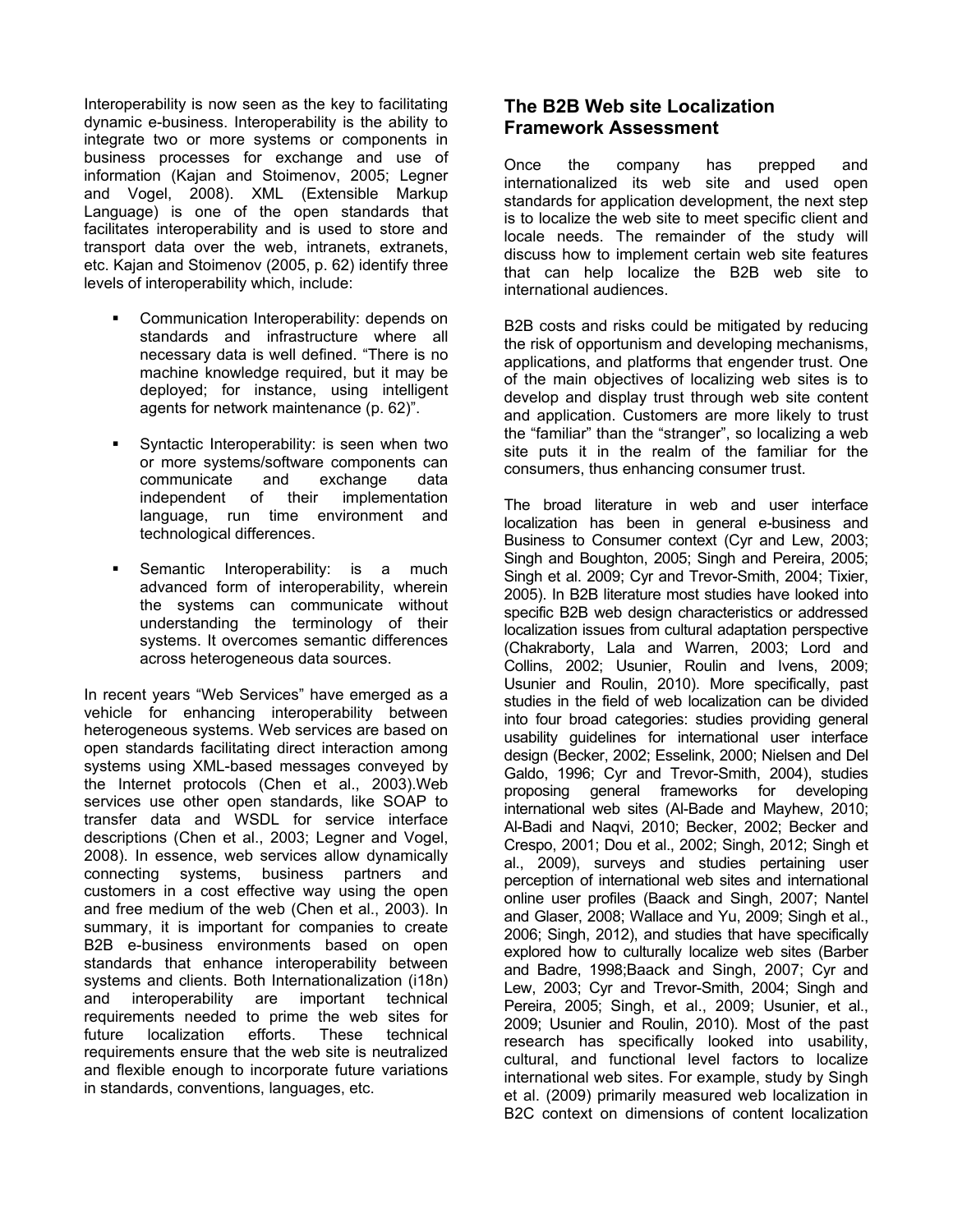and cultural customization. Studies by Al-Badi and Mayhew (2010), Al-Badi and Naqvi (2010), and Becker (2002) provided usability considerations related to localizing web sites in terms of navigation, page design, cultural issues, information content and other functional features.

Thus, past web localization frameworks have provided various web usability and design elements that need to be considered when localizing any ecommerce web site. The goal of this study is to extrapolate from the past work and enrich the literature by specifically proposing a framework to localize B2B web sites. As elaborated in the past sections, trust-generating elements are much more crucial in B2B context than B2C context. None of the past frameworks we studied have included specific trust generating features as a part of a framework to localize B2B web sites. Thus, the framework proposed in this study for B2B international web site localization not only takes into account the cultural and linguistic issues, but also considers the importance of trust development in the B2B ecommerce environment. Therefore, the B2B web localization framework is divided into three localization dimensions namely: context localization for emphasizing elements to generate trust and enhance communication, content localization dealing with elements that need to be adapted depending on locale-specific/national requirements, and cultural localization for adapting the site content to cultural expectations of the society.

# **Context Localization**

B2B international e-business context is unique and quite different from that of B2C e-business, as elaborated in previous sections of the paper and Table 1. In international B2B e-business context, relational exchanges are crucial for reducing information asymmetry, enhancing coordination, reducing the risk of opportunism and transaction risk, and enhancing long term cooperation and value of partnerships (Lancaster and Lages, 2006; Samiee and Walters, 2006). Consumer trust has frequently been studied in relationship marketing as an important determinant of relationship development (e.g. Bart, Shankar, Sultan and Urban, 2005; Dwyer, Schurr and Oh, 1987; Garbarino and Johnson, 1999; Moorman, Deshpandé and Zaltman, 1993; Morgan and Hunt, 1994; Palmatier, Dant, Grewal and Evans, 2006). In the global context, engendering online trust is even more important, as commonly associated sources of trust like prior knowledge of the merchant, familiarity with the business, and social and legal structures are missing (Jarvenpaa et al, 1999). According to Lancaster and Lages (2006),

when customers have trusting relationships with other online suppliers, they are more willing to share information and cooperate. Thus, cooperative relationships are based on a high degree of trust and facilitated by communication leading to longterm relationship-specific investments (Dwyer, et al., 1987; Morgan and Hunt, 1994; Lancaster and Lages, 2006; Samiee and Walters, 2006). Samiee and Walters (2006) identify trust, relationshipspecific investments and effective communication as some of the important determinants of B2B relational exchange in a global context. The proposed framework adopts determinants of international relational exchange proposed by Samiee and Walters (2006) (trust, relationship-specific investments and communication) to localize web sites to international B2B online context.

#### **Trust**

To depict trust on international B2B web sites, we propose two sets of trust-based web features, which highlight institution-based trust and process-based trust. According to Zucker (1986), institution-based trust can be engendered via incorporating societal or professional norms and structural assurances like legal terms, guarantees, dispute resolution and other procedures to generate trust. Table 2.1 outlines three institution-based web features based on past studies by Lawson-body and Keefe (2006), Lord and Collins (2002), Pavlou (2002), Pavlou and Gefen (2004), Son, Tu and Benbasat (2006), Usunier and Roulin (2010) and Zucker (1986) namely; structural safeguards, cooperative norms, and trust generating third-party assurance seals.

Process-based trust has been shown to be produced when parties have direct interactions or have indirect knowledge about the other party's reputation (Son et al., 2006; Zucker, 1986). Therefore, web features that highlight a company's social capital and reputation can help generate process-based trust (Son et al., 2006). Table 2.1 outlines four process-based web features based on past studies by Anderson and Weitz (1989), Ganesan (1994), Samiee and Walters (2006), Son et al., (2006) and Zucker (1986) namely; partnerships/affiliations with respected organizations, company standing and performance, company management, and company recognition.

#### **Relationship-specific Investments**

Relationship-specific investments deal with developing assets that support specific transactions between the firm and its customers (Williamson, 1975). This entails investing time, resources and efforts to build long-term relationships with specific customers (Samiee and Walters, 2006).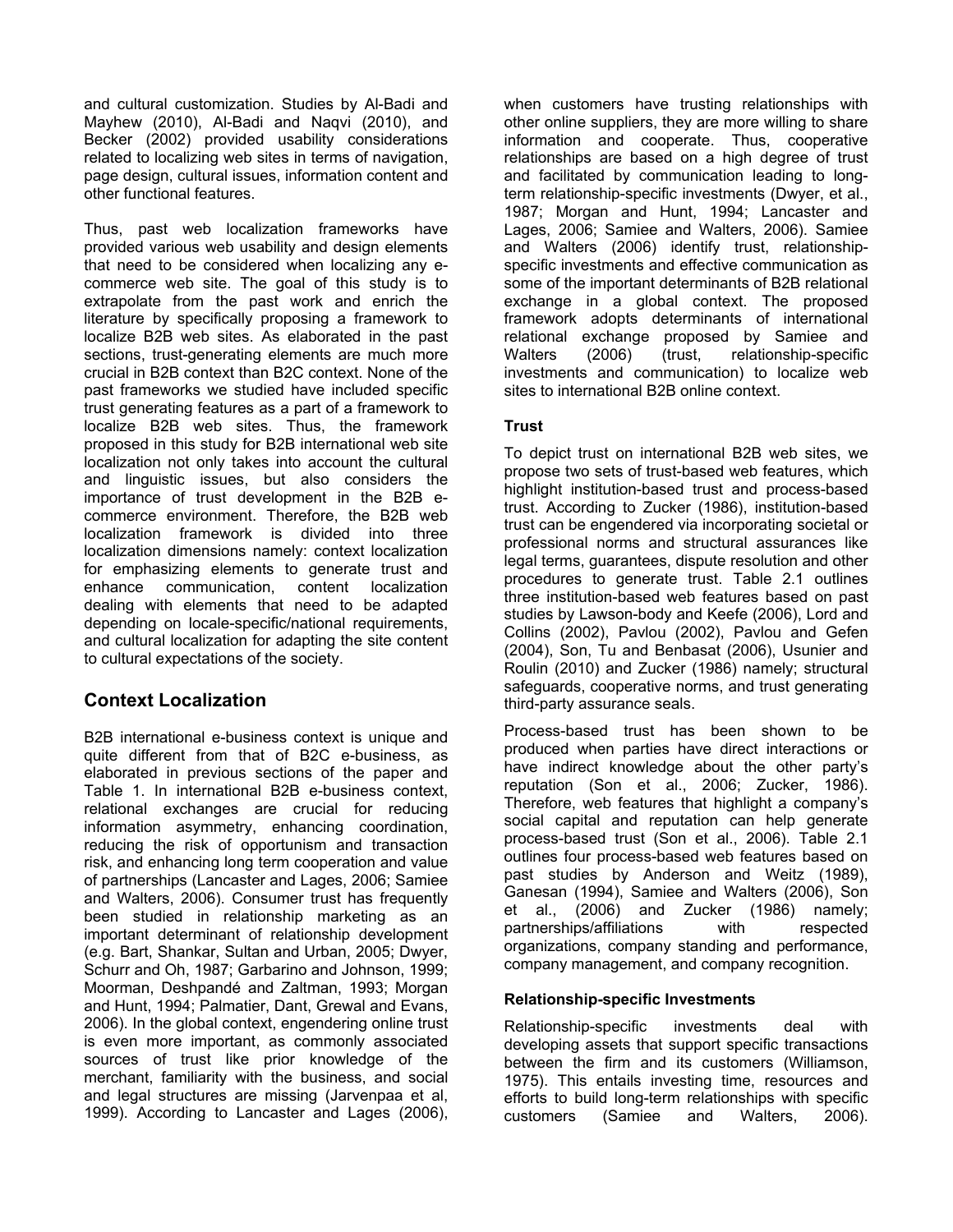Relationship-specific investments show firms commitment to long-term relationship orientation and reduces the risk of opportunism (Anderson and Weitz, 1992). Relationship-specific investments create higher online switching costs, leading to greater interdependence between parties (Lancaster and Lages, 2006). Furthermore, such investments entail that the parties feel a sense of credibility and reliability when conducting online transactions (Pavlou, 2002).

| 1. Institution<br><b>Based Trust</b><br>features                                                    | <b>Items</b>                                                                                                                                                                                                                                                                        |
|-----------------------------------------------------------------------------------------------------|-------------------------------------------------------------------------------------------------------------------------------------------------------------------------------------------------------------------------------------------------------------------------------------|
| 1. Structural<br>Safeguards                                                                         | Information about any escrow service<br>being used by the company, a return policy<br>providing insurance for faulty<br>products/unexpected return, product<br>quality, cancellation policy, repair or<br>replacement guarantees or warranties for<br>product/service/credit cards. |
| 2. Cooperative<br><b>Norms</b>                                                                      | Information on dispute resolution,<br>arbitration, ethical code of conduct, terms<br>and conditions of use-perhaps a web<br>page or a section on codes of conduct or<br>terms and conditions of use.                                                                                |
| 3. Trust<br>Generating<br>Third-Party<br><b>Assurance Seals</b>                                     | Privacy seals, security seals, reliability<br>seals, Quality seals like ISO standards<br>organization                                                                                                                                                                               |
| 2. Process<br><b>Based Trust</b><br>features                                                        | <b>Items</b>                                                                                                                                                                                                                                                                        |
| 1. Partnerships/af<br>filiations with<br>Respected<br>organizations<br>(industrial<br>associations) | Links to partner sites; partner logos; co-<br>brand name citations; co-brand and partner<br>reputation; partner network affiliations;<br>security partner reputation, affiliation to<br>industry associations.                                                                      |
| 2.Company<br>standing and<br>performance<br>3.Company                                               | Information on company profile related to<br>volume of transactions, number of clients,<br>business size, company history/longevity<br>Vision statement, mission statement,                                                                                                         |
| Management<br>4.Company                                                                             | management team profile<br>Customer testimonials, awards, good PR.                                                                                                                                                                                                                  |
| recognition                                                                                         |                                                                                                                                                                                                                                                                                     |

**Table 2.1. Context Localization Trust features** 

Thus, to create a sense of relationship companies not only need online mechanisms to enhance personalization, but also need to reduce perceived risk of opportunism. Thus, based on the review of the literature the following items were identified for building online relationship-specific investments: availability of dedicated web services using extranets, intranets, ERP software, web site personalization, and transactional security for

reducing perceived risk (Bart, et al., 2005; Chakraborty et al., 2003; Chen et al., 2003; Pavolu, 2002; Usunier and Roulin, 2010; Wilson and Abel, 2002) (Table 2.2).

**Table 2.2. Context Localization: Relationship Specific Investments** 

| 1. Web site<br>personalization                  | Site registration, ability to customize the site<br>for a user, virtual simulations based on<br>customer needs, configuration of<br>product/service/price to individual customer<br>requirements                                                                                                                   |
|-------------------------------------------------|--------------------------------------------------------------------------------------------------------------------------------------------------------------------------------------------------------------------------------------------------------------------------------------------------------------------|
| 2. Availability of<br>Dedicated Web<br>services | Use of extranet for dedicated customer<br>pages, SFA-ERP applications, order<br>tracking, customer recommendation system,<br>product/price comparison features.                                                                                                                                                    |
| 3. Transactional<br>Security                    | Security policy, Security-statements to<br>engender trust/ - payment security<br>procedures and options; transactions<br>security; transparency; ".https-address";<br>download security; latest security standards;<br>SSL-Standard (Secure Socket Layer); CVV<br>code for credit card payment; data<br>encryption |

**Table 2.3:. Context Localization: Communication** 

| 1. Contact     | Basic contact methods like e-mail, phone,      |  |  |
|----------------|------------------------------------------------|--|--|
| Information    | dealer locator, fax, local map                 |  |  |
| 2. Online Help | Virtual vendor advice-real-time chat; hot line |  |  |
| &Advice        | number; online/ offline help; frequently       |  |  |
|                | asked questions; brick-and-mortar              |  |  |
|                | references for further advice and product      |  |  |
|                | demonstrations; call-back option, PDF or       |  |  |
|                | FTP download available                         |  |  |
| 3. Community   | Quality and meaningfulness of membership       |  |  |
| features       | features (e.g. blogs, wikis, forums); other    |  |  |
|                | users' comments and reports                    |  |  |

#### **Communication**

Several studies have shown that communication styles matter on the Web (e.g., Baack and Singh, 2007). Communication has been shown to be critical to all aspects of relational exchanges, including development and maintenance of long term relational exchange (Cunningham and Homse, 1986; Mohr and Nevin, 1990; Tyler, Stanley and Brady, 2006). The role of communication and feedback in trust development and relationship efficiency is well documented in the literature (Anderson and Narus, 1990; Morgan and Hunt, 1994; Pavlou, 2002; Samiee and Walters, 2006). Online feedback mechanisms, such as communities or other web features that enhance buyer-seller dialogue, are shown to enhance trust-building intentionality (Doney and Cannon, 1997; Pavlou, 2002). Thus, based on a review of the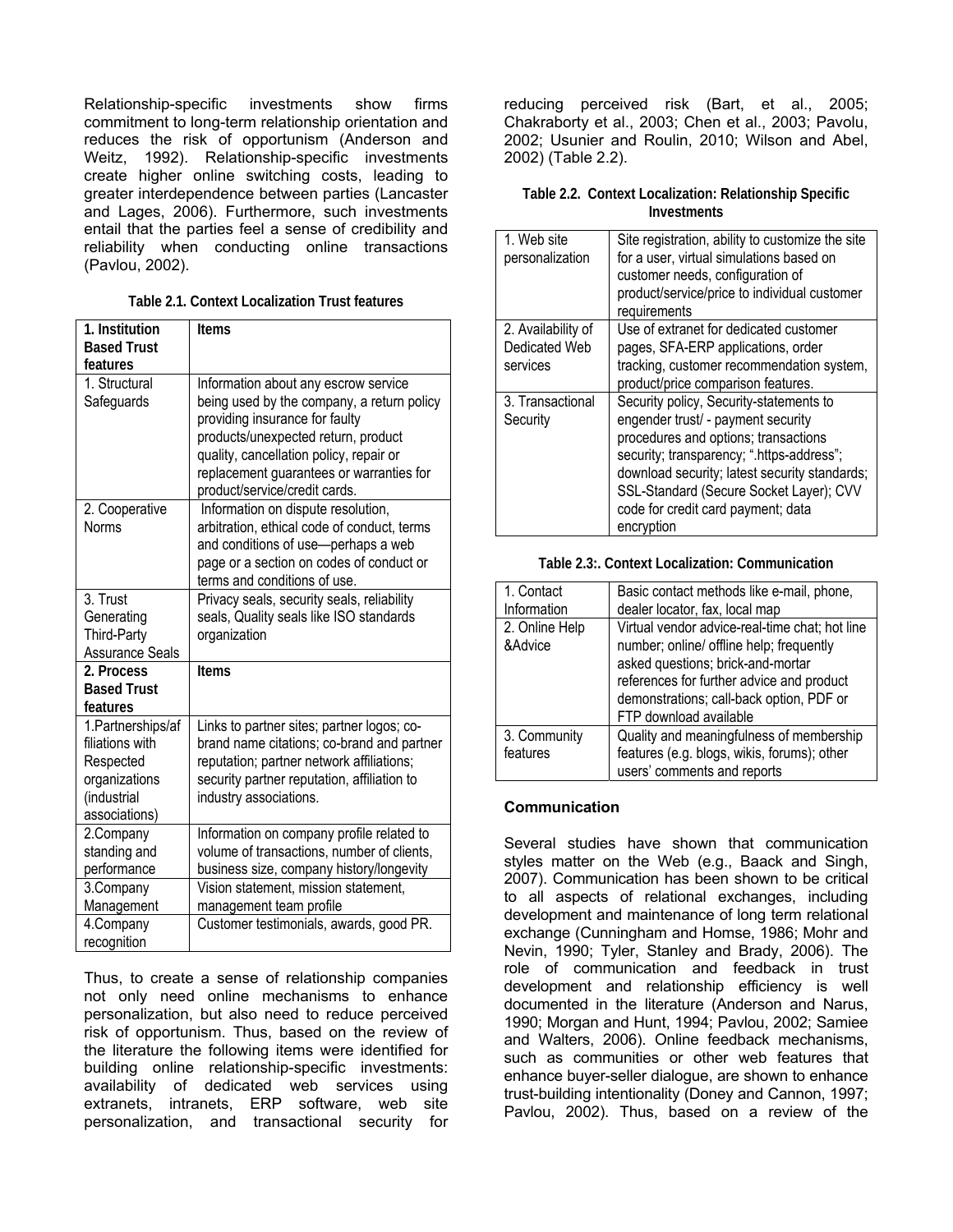literature the following elements of communication were identified to enhance context localization: presence of contact information, online mechanisms to provide online help and advice, and online community features (Bart et al., 2005; Doney and Cannon, 1997; Dou et al., 2002; Pavlou, 2002; Pavlou and Gefen, 2004). The items to measure communication are listed in Table 2.3.

#### **Content Localization**

Several studies have shown that international online users prefer web sites that are specifically configured functionally and linguistically to their locale (Cyr and Trevor-Smith, 2004; Singh and Pereira, 2005). To successfully localize web site content, factors such as language, cultural preferences, content currency, and navigation, should be considered in the web site design (Singh and Boughton, 2005; Singh, et al., 2009; Cyr and Trevor-Smith, 2004; Usunier et al, 2009; Usunier and Roulin, 2010). Singh and Boughton (2005) measured web localization in terms of content adaptation to a locale to accommodate elements like language translation, navigation structure, use of appropriate colors and graphics, global gateway for different language sites, and culturally relevant web content. The variables that measure content localization provide a general understanding of how the company has localized the basic web content to a specific locale (Singh et al., 2009). In this study we adapt the elements of content localization proposed by Cyr and Lew (2003), Cyr and Trevor-Smith (2004), Singh and Boughton (2005) and Singh et al. (2009). Content localization in this study is measured on the equivalency and relevancy of localized content and navigational quality. In the following sections we describe the web features that can be used to enhance content localization. Table 3 also provides a list of these items and how they are measured.

Translation Depth: The study measures the depth of translation available on international web sites by reviewing whether all primary links<sup>2</sup> from the home country web site are translated in the local language (Table 3).

Currency, Navigation, and Web Support: This construct addresses the relevancy, navigation, and localized online support quality of the international web site's content compared to the home country web site. It measures the extent to which the localized site is updated compared to the home country site, and also how well the navigation on the localized site compares with the home country site. In addition, the

 $\overline{a}$ 

construct also takes into account the extent to which the online support services on the international site are equivalent to the home country site and localized. These variables provide a general understanding of how the company has localized the basic web content to the local audience (Table 3). The variables are derived from previous studies by Al-Badi and Mayhew (2010), Beck (2002), Cyr and Lew (2003) and Singh and Boughton (2005), and Singh et al., (2009).

|                                     | Items                                                           |  |  |  |
|-------------------------------------|-----------------------------------------------------------------|--|--|--|
| <b>Linguistic Variables</b>         |                                                                 |  |  |  |
| Language Pages                      |                                                                 |  |  |  |
| Number of English<br>1.             | Number of English-language web pages                            |  |  |  |
| Pages                               | on each web site                                                |  |  |  |
| Number of Korean<br>2.              | Number of Korean-language web pages                             |  |  |  |
| Pages                               | on each web site                                                |  |  |  |
| 1. Language Usage                   |                                                                 |  |  |  |
| Percent of Korean<br>1.             | Ratio of Korean web pages divided by                            |  |  |  |
| <b>Translated Web</b>               | English web pages                                               |  |  |  |
| Pages<br><b>Content Depth</b><br>2. | Extent of the content made available                            |  |  |  |
|                                     | to Korean online users in terms of                              |  |  |  |
|                                     | contact information, product                                    |  |  |  |
|                                     | information, services, company                                  |  |  |  |
|                                     | information, shipping, and handling (1                          |  |  |  |
|                                     | = basic store and contact information;                          |  |  |  |
|                                     | 5 = all sections from English pages                             |  |  |  |
|                                     | are translated and have all                                     |  |  |  |
|                                     | information needed for Korean                                   |  |  |  |
|                                     | customers)                                                      |  |  |  |
| 2. Currency, Navigation and Support |                                                                 |  |  |  |
| 1.<br>Content                       | Currency of the Korean site content                             |  |  |  |
| Synchronization                     | relative to the source - English site                           |  |  |  |
|                                     | content $(1 = \text{content}$ is out of synch                   |  |  |  |
|                                     | with English content; 5 = most Korean                           |  |  |  |
|                                     | content is in synch with the English                            |  |  |  |
|                                     | content)                                                        |  |  |  |
| Navigation<br>2.                    | Extent to which the web site has an                             |  |  |  |
|                                     | adequate site map, hyperlinks,<br>forward and backward buttons. |  |  |  |
|                                     | directories, FAQs, and on-line search                           |  |  |  |
|                                     | help on the Korean portion of the web                           |  |  |  |
|                                     | site $(1 = \text{very poor navigation})$                        |  |  |  |
|                                     | attributes; $5 = \text{very good navigation}$                   |  |  |  |
|                                     | attributes)                                                     |  |  |  |
| 3.<br>Web Site Service              | Extent to which the Korean online                               |  |  |  |
| and Support                         | customer support is equivalent to that                          |  |  |  |
|                                     | offered on the English web pages (1 =                           |  |  |  |
|                                     | no online support for Korean web                                |  |  |  |
|                                     | pages; $5 =$ web site support that is                           |  |  |  |
|                                     | better than what is provided on the                             |  |  |  |
|                                     | English web pages).                                             |  |  |  |

 $2$  Primary links are the links seen on the main menu featured on the home page of a web site.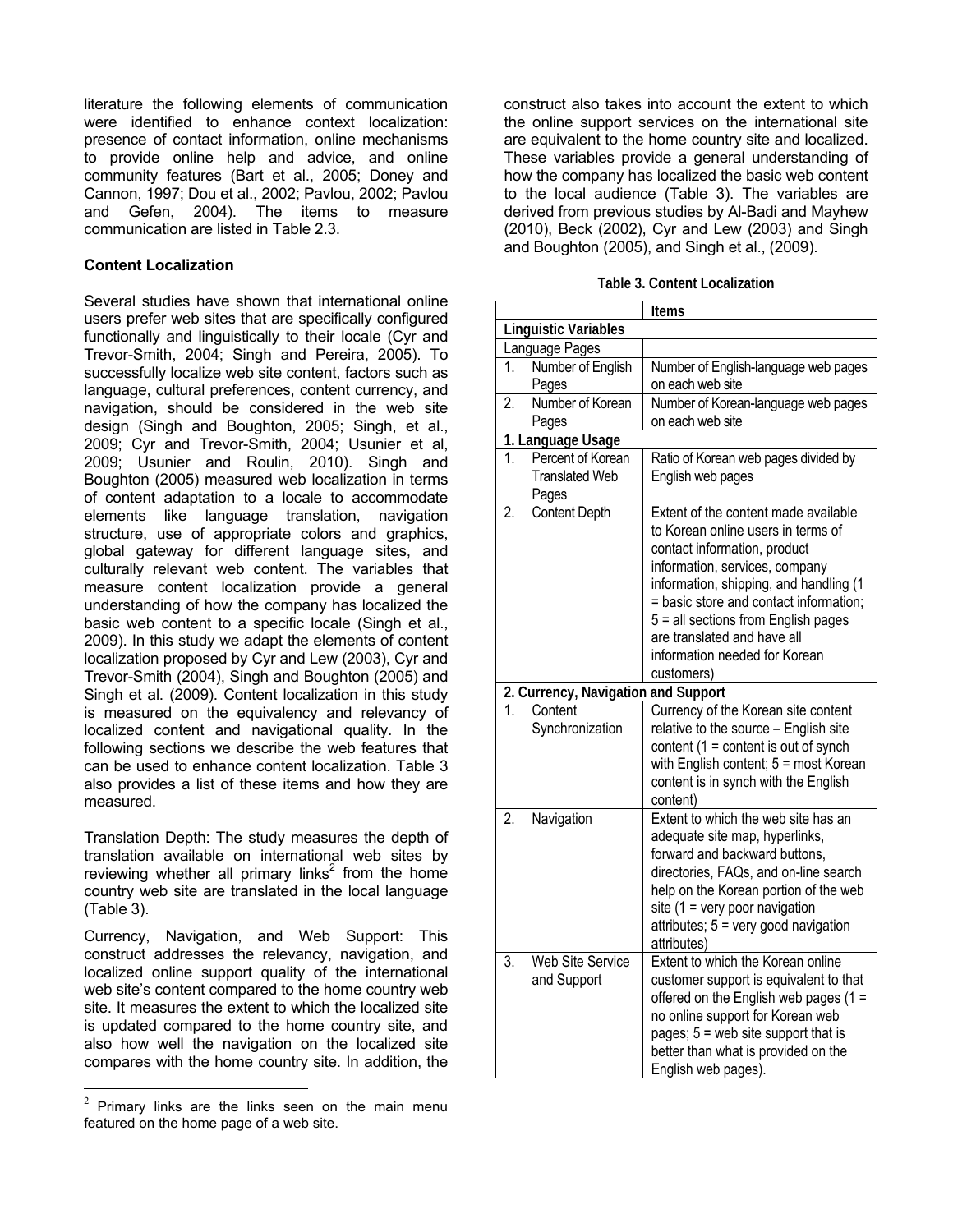#### **Table 4: Cultural Customization**

|    | <b>Cultural Customization</b> |                                                                                                                                                                                                                                           |  |  |  |
|----|-------------------------------|-------------------------------------------------------------------------------------------------------------------------------------------------------------------------------------------------------------------------------------------|--|--|--|
| 1. | Web Page<br><b>Structure</b>  | Overall design and feel of web site $(1 =$<br>standardized based on the English portion<br>of the web site; $5 =$ unique based on Korean<br>cultural foundations)                                                                         |  |  |  |
| 2. | Graphics                      | Presence of pictures related to Korean<br>culture and the use of cultural symbols $(1 =$<br>standardized features based on the English<br>portion of the web site; $5 =$ unique<br>characteristics that reflect Korean cultural<br>norms) |  |  |  |
| 3. | Colors                        | 1. no sensitivity to Korean national colors---<br>5. Korean national colors represented well                                                                                                                                              |  |  |  |
| 4. | Translation<br>Quality        | Quality of translation into Korean in terms of<br>appropriate word use, conceptual<br>equivalence, idiomatic equivalence, and<br>vocabulary equivalence (1 = very poor<br>quality; $5 = \text{very good quality}$ )                       |  |  |  |

#### **Cultural Localization**

Studies have shown that cultural customization of web sites can lead to better navigation, usage, attitude toward the site and even higher purchase intentions on the site (Singh and Pereira, 2005). According to Luna, Peracchio, and de Juan (2002), culturally congruent web content decreases cognitive effort to process information on the site, and represents an environment where demands are clearer, leading to easier navigation and a more favorable attitude toward the web site. In fact, recent research shows growing empirical evidence to suggest that the web is not a culturally neutral medium, and web sites of different countries are impregnated with cultural values unique to them (Cyr and Trevor-Smith, 2004; Hermeking, 2005; Singh and Matsuo, 2004; Singh, Zhao, and Hu, 2003; 2005). Mayer-Guell (2001) argues that for B2B ecommerce to be successful, it must emphasize in its communications an organizational and cultural it.

The study by Berthon et al., (2008) found that e-B2B marketers must understand country cultural values in order to successfully develop transnational B2B relationships. Thus, it is important to address the global audience on the Internet in their own language and in a style that is culturally congruent to their local conventions (Singh and Boughton, 2005; Usunier and Roulin, 2010). Past studies in B2C context have provided frameworks for extensive cultural customization (e.g. Singh and Pereira, 2005), but since in B2B context extensive cultural customization may not be needed, we propose to measure cultural localization by analyzing whether the international B2B web site has been specifically designed for a particular country, considering colors,

symbols, spatial orientation and translation quality (Singh and Boughton, 2005; Singh and Pereira, 2005; Singh et al., 2009) (Table 4).

# **Methodology**

#### **Face Validity Test**

A face validity test was conducted to ensure reliability and mutual exclusivity of our categories. We invited five PhD students at a mid-western U.S. university and asked each of them to read the definition of each item and dimension and classify it under one of the three categories (Context, Content, and Cultural localization). We began by giving a brief definition in plain English describing each dimension and item (Table 2, 3, and 4). The respondents were then given 22 items and were asked to decide in which category each item would be classified into. We received 91 out of 110 (82.7%) correct responses identifying the 22 variables under the three categories given in the framework. The variables where most disagreement occurred included variables such as, "Cooperative Norms" and "Web site Service and Support".

#### **Content Analysis**

To assess our framework and provide examples of how it could be applied to existing companies, we conducted a content analysis. Content analysis is a widely used tool for conducting objective, systematic and quantitative analysis of communication content (Kassarjian, 1977). Several previous studies have used content analysis for analyzing web communications and web site design elements (e.g. Singh et al., 2005). Content analysis was deemed most appropriate for this study for its ability to identify web design elements and web site structure. The unit of analysis was U.S. companies' entire web sites designed for Korean users. Two bilingual raters (fluent in both English and Korean) did a content analysis of thousands of web pages. Coders were provided with a definition of each of the variables to be tested and an explanation of these variables was provided by the researchers. Coders were trained prior to the coding process to make sure they understood what needed to be done and what was required to complete the study correctly. When an item of disagreement occurred, the coders met and reviewed the web site together to determine the final coding after discussion. To ensure that the results were reliable, an inter-rater reliability test was then calculated to check the percentage of agreement among raters coding the same web page (Kassarjian, 1977). Inter-rater reliability came to an acceptable level of 84%.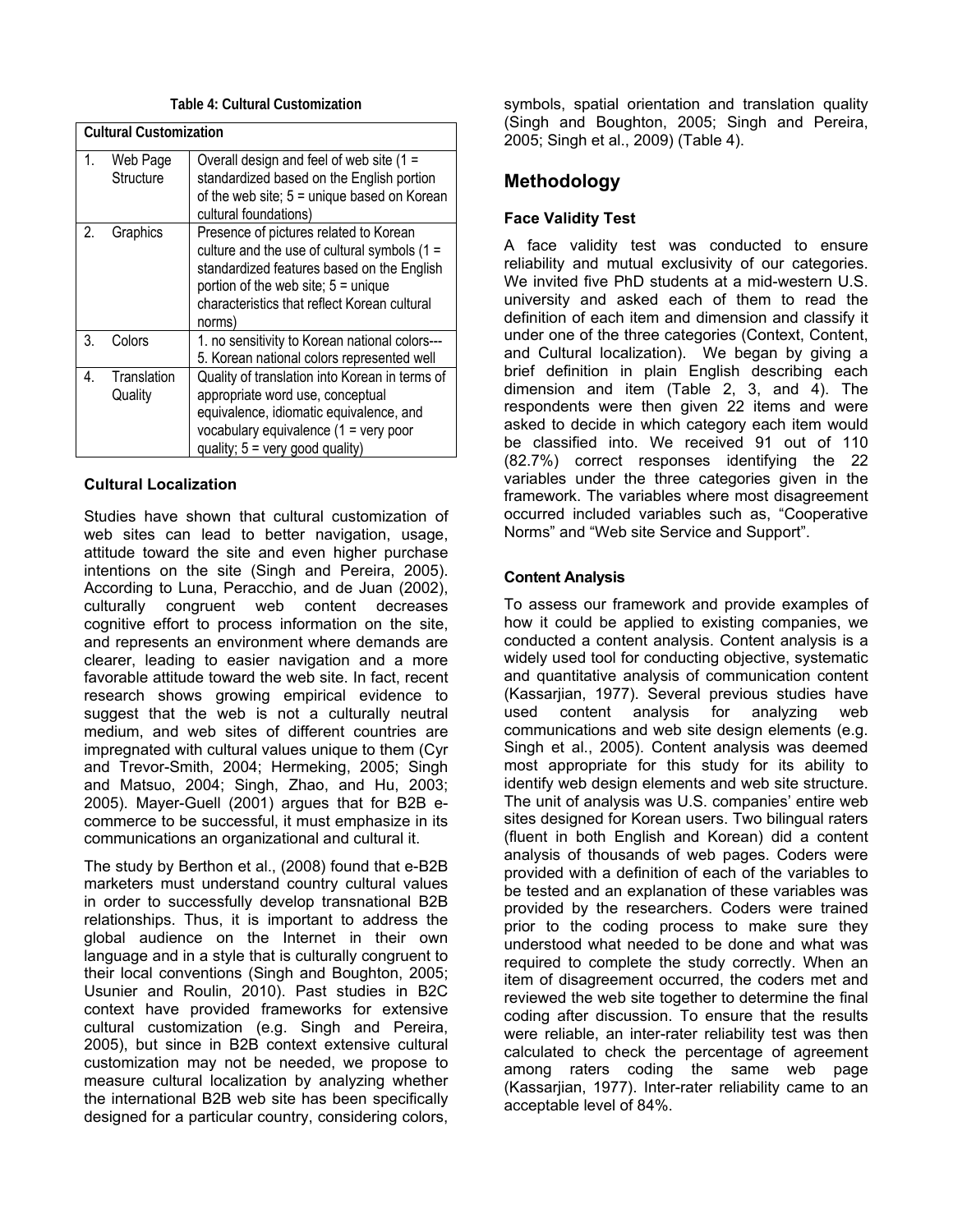#### **Sample**

The sample for this study was generated from Fortune's list of the top 1,000 global companies. In total, 50 Korean B2B web sites by U.S. multinationals were selected for analysis. The unit of analysis was all main web pages in the web site. Each web site on average had 50 web pages. Thus, a total of 2500 web pages were analyzed for this study.

#### **Measuring B2BWeb Site Localization**

Each web site was analyzed on 24 variables (see Table 2, 3, 4). Two of the variables (Number of Korean Pages on Korean site of the US Company and Number of English Pages on American web site of the US Company) were used to test for the number and percentage of Korean Translated Web Pages variable. The 22 variables were divided into three broad categories based on the constructs discussed in the previous section of the paper: Context Localization, Content Localization and Cultural Customization.

Firstly, the Context Localization construct is composed of three broad features: Trust, Relationship-Specific Investments, and Communication. Trust features in the Context Localization construct were measured using two broad items: Institution Based Trust and Process Based Trust. Institution Based Trust was measured using three variables: Structural Safeguards, Cooperative Norms, and Trust Generating Third-Party Assurance Seals. Process Based Trust was measured using four variables: Partnerships/Affiliations with Respected Organizations, Company Standing and Performance, Company Management, and Company Recognition. Relationship-Specific Investments features in Context Localization construct were measured using three variables: Web Site Personalization, Availability of Dedicated Web Services and Transactional Security. Communication features in Context Localization construct was measured using three variables: Contact Information, Advice, and Community Features.

Secondly, the Content Localization construct is composed of three broad features: Language Usage, Currency, Navigation and Support. Language Usage features in Content Localization construct were measured using two variables: the Percentage of Korean Translated Web Pages, and Content Depth. Currency, Navigation and Support features in Content Localization construct were measured using three variables: Content Synchronization, Navigation, and Web Site Service and Support.

Lastly, Cultural Customization construct was measured using three variables: Web Page Structure, Graphics, Colors and Translation Quality.

#### **Factor Analysis**

To further analyze the data, and assess the unidimensionality of the items proposed for this framework, an exploratory factor analysis (EFA) was conducted using SPSS 18.0. EFA has been proposed as an effective technique at early stages of theory and scale development and to assist with discovery of factor structure (Hurley et al., 1997). EFA revealed that the items loaded on seven factors with loadings all higher than .3 as suggested by Hair et al. (1998). The factors obtained are included in Table 5. Factor one included four cultural items, including Cultural web page structure, Cultural graphics, Cultural colors and Content translation quality. We call factor one the cultural factor. Factor two included four items, including Contact information, Community features, Web site support and advice. All of the items except web site support belong to the context factor. Factor three had five items, including Cooperative norms, Translated web sites, Content depth, Content synchronization and Navigation.

It seems that on factor three cooperative norms is the only item not part of the content localization that loaded high on it. Factor four had three items, including Company standing and performance, Company recognition and Company management, which are all specific to process based trust construct. Factor five had three items, including Web site personalization, Availability of dedicated web services and Security, which are all relationship specific items. Factor six only had 'Partnership/Affiliation' under it. Finally, only two institution based trust items, namely, Structural Safeguards and Trust Generating Third Party Seals showed high loadings as part of factor seven.

Furthermore, we tested the internal consistency of the factors using Cronbach's alpha and checked the inter-item correlations. The results showed high reliability with alphas ranging: factor-1( $\alpha$ =.91), factor -2 ( $\alpha$ =.85), factor-3 ( $\alpha$ =.77), factor 4 ( $\alpha$ =.90), factor 5  $(\alpha = .85)$ . Only factor seven with items Structural Safeguards and Third Party Seals did not show acceptable reliability and since factor 6 only has one item, we could not test its reliability.

Based on the factor analysis solution it is clear that most of the items loaded on distinct dimensions as identified in the literature review. Only three items 'Partnerships/Affiliation with respected organiza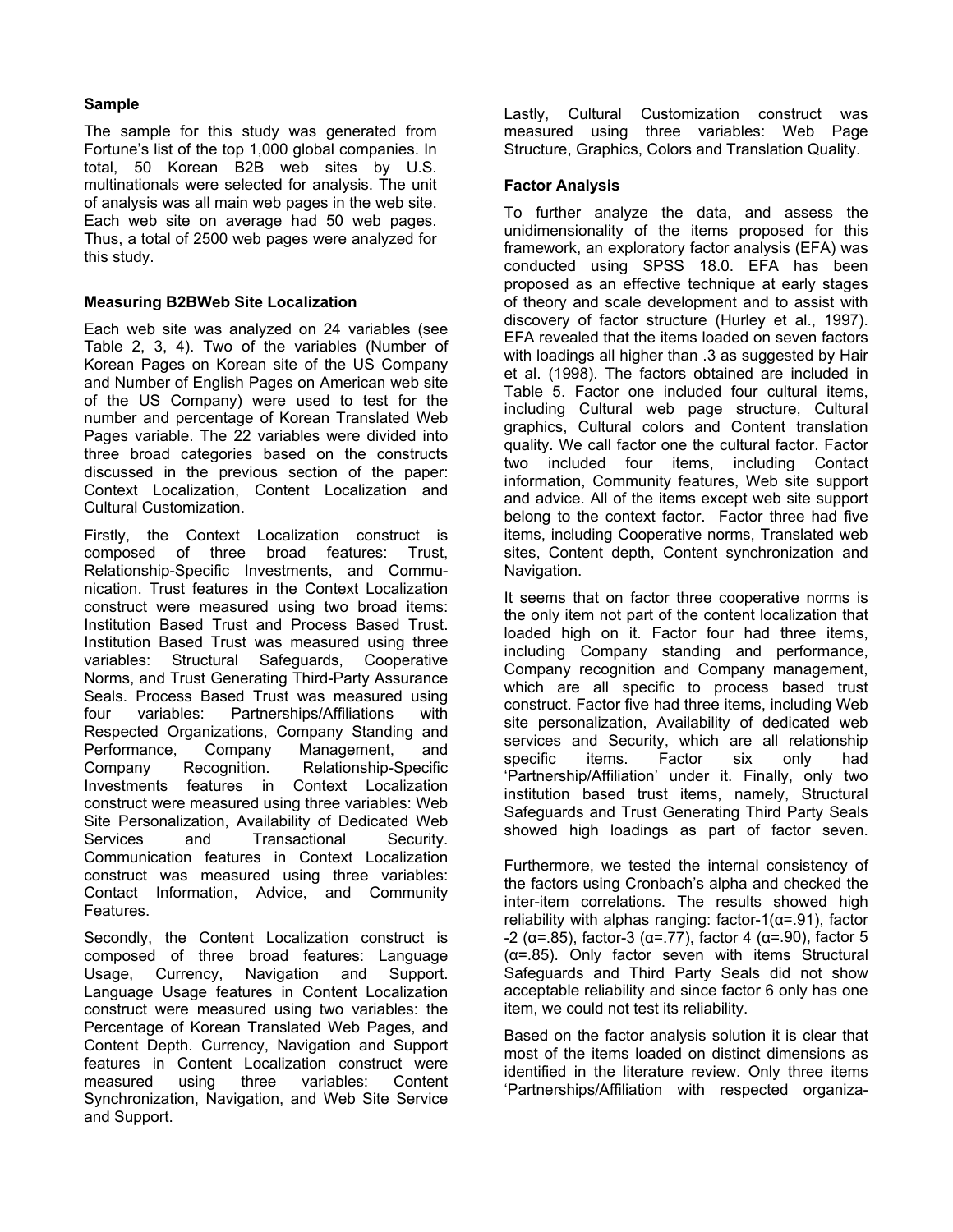tions', Cooperative Norms and 'web Site support' did not load as predicted by theory.

It could be argued that in this study 'Web site Support' a Content Localization variable, which measured the extent of localization practiced in terms of providing online support, also reflects the company's ability to provide online help and advice, which is a Context Localization variable. Thus, we saw the 'web site support' variable load along with 'Online Help and Advice' variable on the Communication dimension of Context localization. Thus, researchers should take this conceptual overlap into account in future studies. The factor analysis helped us to empirically test the reliability of the proposed framework for B2B web site localization, and also helped us establish a list of mutually exclusive variables to facilitate localization of web sites in the B2B context.

The results from factor analysis also confirm the results of our face validity test, wherein items such as Cooperative Norms and Web site Services and Support did not load well on Context dimension. For example, similar to the factor analysis results, the "Web site Service and Support" was perceived to better fit the Context dimension of Communication.

Thus, results from factor analysis and face validity test lend further credence to the proposed framework. Our next step was to further test the framework using a focus group.

#### **Focus Group**

To further enhance the academic and practical relevance of the proposed framework, we conducted focus groups to uncover collective attitudes and beliefs of Internet users' expectations of B2B web localization elements. Focus groups deliver a greater breadth, depth and complexity of information, especially when the topic under consideration is relatively unexplored (Morgan, 1996). Since this is an initial study proposing a framework for B2B web localization, a qualitative research technique like a focus group was deemed appropriate. At a mid-western U.S. university, two focus groups were conducted to enhance the external validity of the focus group results. One focus group comprised of eight participants recruited from a part-time MBA program, and the other focus group included ten middle-management executives from an Executive Masters of International Business program. All participants had corporate work experience and had used the web for business dealings. Thus, we ensured that our participants have sufficient background knowledge to provide indepth insights into B2B web localization issues. The focus groups were tape-recorded and later

transcribed and analyzed for themes around the elements of the proposed B2B web localization framework. Because the paper is dealing with web localization, a mix of domestic and international participants was deemed appropriate. Participants were instructed to provide feedback strictly applicable to B2B web sites rather than B2C web sites. Participants were reminded several times that the focus of the study is on B2B rather than B2C to minimize the overlap between B2B and B2C.

### **Results**

Each web site was analyzed on variables proposed in the framework and each variable was measured on a five-point bipolar scale. The aggregate analysis evaluates the B2B firm's general localization efforts on each variable in this study. The data from content analysis was analyzed by aggregate analysis and percentage frequency count to assess the degree to which the US companies are localizing their web content on their Korean web sites.

#### **Content Analysis Result for Context Localization**

The aggregate sample values for each of the Context Localization variables are shown in Table 6.1, 6.2 and 6.3.

#### **Trust**

The overall results relating to 'Institution Based Trust features' show that companies have not accomplished a high degree of Context Localization as only 2 percent of sites had uniquely localized the depiction of Structural Safeguards, 6 percent had uniquely localized the depiction of Trust Generating Seals and none of the sites had localized Cooperative Norms on the Korean web pages.

In general, companies did a better job of localizing Process Based Trust features of their Korean web sites than the Institution Based Trust features. Companies did well on the Company Management variable where 42, 22 and 4 percent were coded as "Different", "Very Different" and "Unique" respectively. Companies also did well on Company Recognition variable where 24, 26 and 4 percent were coded as "Different", "Very Different" and "Unique" respectively. Overall, about 30 percent of the companies coded had "Very Different" and "Unique" levels of localization. This is still not high but better than levels of localization shown on Institution Based Trust items.

#### **Relationship Specific Investments**

Our data analysis revealed that companies have done relatively poorly on the degree of localization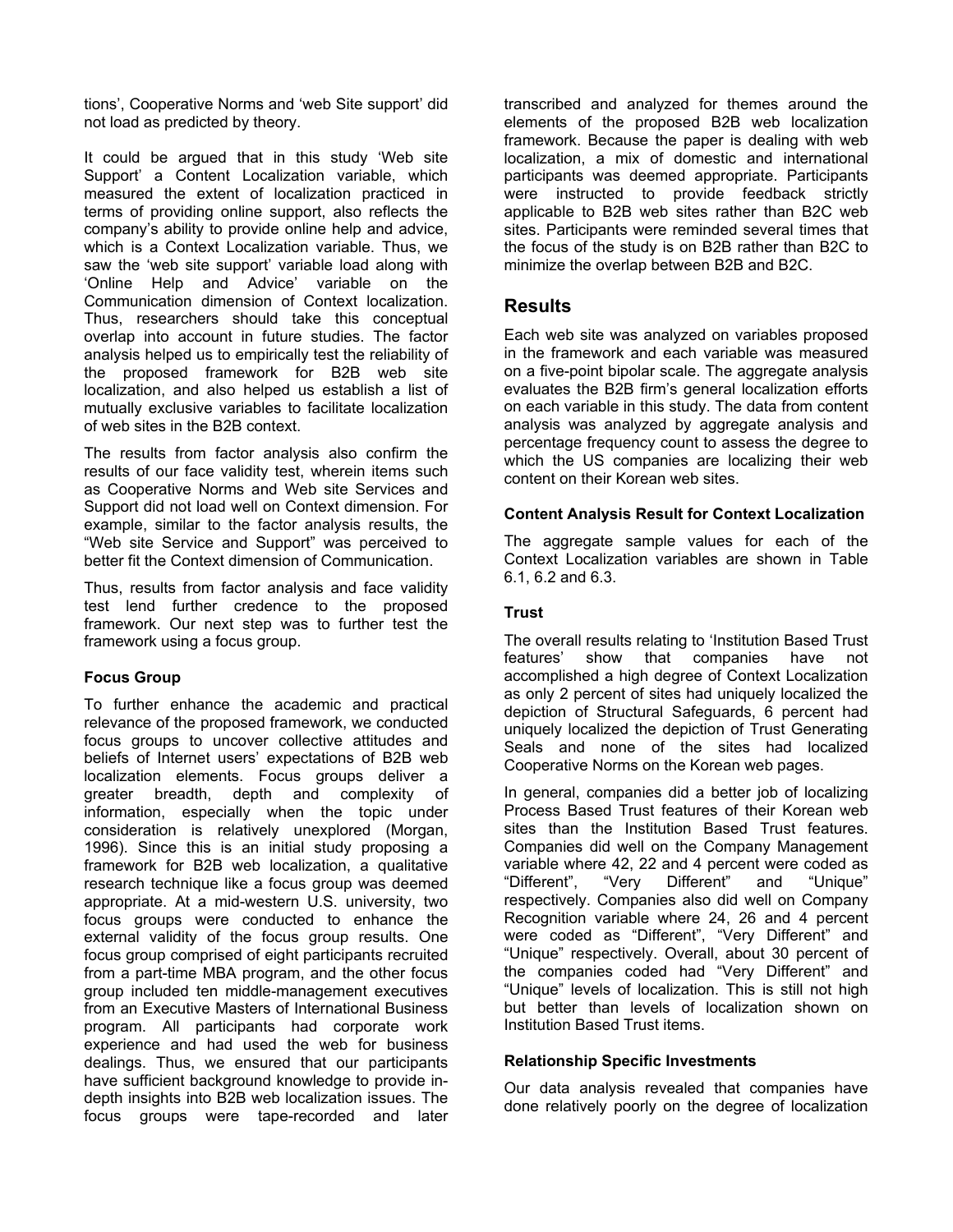with regard to Relationship-Specific Investments features for Context Localization. Based on the measures of the above variables, 80 percent of the companies' web sites had only "Standardized" or "Slightly Different" levels of localization, indicating that they have not put much effort into localizing this feature of their web sites.

companies coded as "Very Different" and "Unique". However, based on the measures of Contact Information and Advice variables, only about 10 percent of the companies had "Very Different" and "Unique" levels of localization, while 85 percent of the companies' web sites showed only "Standardized" or "Slightly Different" levels of localization.

#### **Communication**

The Community variable showed the most localization promise, with 50 percent of the

|                                                         |        | Component |                |        |        |        |   |        |
|---------------------------------------------------------|--------|-----------|----------------|--------|--------|--------|---|--------|
|                                                         |        |           | $\overline{2}$ | 3      | 4      | 5      | 6 | 7      |
| Cultural webpage structure                              |        | .955      |                |        |        |        |   |        |
| <b>Cultural Graphics</b>                                |        | 890       |                |        |        |        |   |        |
| Cultural colors                                         |        | .879      |                |        |        |        |   |        |
| Content translation quality                             |        | .658      |                |        |        |        |   |        |
| <b>Context- Contact information</b>                     |        |           | .872           |        |        |        |   |        |
| <b>Context-Community features</b>                       |        |           | .699           |        |        |        |   |        |
| Content-Web site service and support                    |        |           | .730           |        |        |        |   |        |
| Context-Advice                                          |        |           | .820           |        |        |        |   |        |
| Context-Cooperative norms                               |        |           |                | .819   |        |        |   |        |
| Content-Percent of Translated Web pages                 |        |           |                | .804   |        |        |   |        |
| Content-Content depth                                   |        |           |                | .665   |        |        |   |        |
| Content-Content synchronization                         |        |           |                | .617   |        |        |   |        |
| Content-Navigation                                      |        |           |                | .618   |        |        |   |        |
| Context-Company standing and<br>performance             |        |           |                |        | .697   |        |   |        |
| Context-Company recognition                             |        |           |                |        | .873   |        |   |        |
| Context-Company management                              |        |           |                |        | .881   |        |   |        |
| Context-Web site personalization                        |        |           |                |        |        | .878   |   |        |
| Context-Availability of dedicated web                   |        |           |                |        |        | .891   |   |        |
| service                                                 |        |           |                |        |        |        |   |        |
| <b>Context-Security</b>                                 |        |           |                |        |        | .833   |   |        |
| Context-Partnership and affiliation                     |        |           |                |        |        | .841   |   |        |
| Context-structural Safeguards                           |        |           |                |        |        |        |   | .639   |
| Context-Trust generating third-party<br>assurance seals |        |           |                |        |        |        |   | .715   |
|                                                         |        |           |                |        |        |        |   |        |
| % of Variance                                           | 16.566 | 15.916    | 14.195         | 12.176 | 9.186  | 7.162  |   | 4.868  |
| Cumulative %                                            | 16.566 | 32.482    | 46.678         | 58.854 | 68.040 | 75.202 |   | 80.070 |

**Table 5. Rotated Component Matrixa** 

Extraction Method: Principal Component Analysis. Rotation Method: Varimax with Kaiser Normalization.

a. Rotation converged in 17 iterations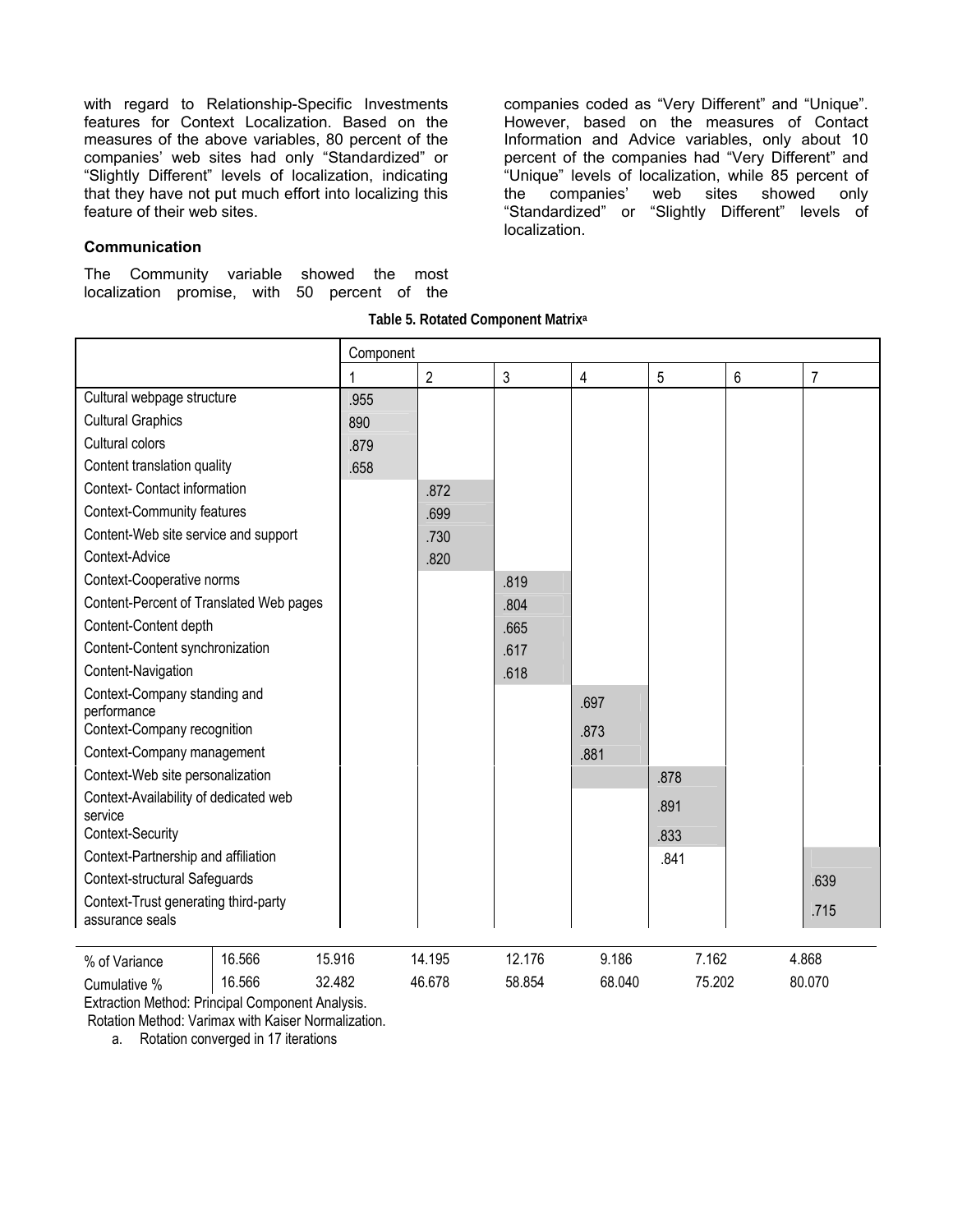| Category/Scale                                         | Count                   | Percent |  |  |  |
|--------------------------------------------------------|-------------------------|---------|--|--|--|
| <b>Institution Based trust features</b>                |                         |         |  |  |  |
| <b>Structural Safeguards</b>                           |                         |         |  |  |  |
| Standardized                                           | 25                      | 50.0    |  |  |  |
| <b>Slightly Different</b>                              | 12                      | 24.0    |  |  |  |
| Different                                              | 7                       | 14.0    |  |  |  |
| Very Different                                         | 5                       | 10.0    |  |  |  |
| Unique                                                 | 1                       | 2.0     |  |  |  |
| <b>Cooperative Norms</b>                               |                         |         |  |  |  |
| Standardized                                           | 21                      | 42.0    |  |  |  |
| <b>Slightly Different</b>                              | 13                      | 26.0    |  |  |  |
| Different                                              | 14                      | 28.0    |  |  |  |
| Very Different                                         | $\overline{2}$          | 4.0     |  |  |  |
| Unique                                                 | 0                       | .0      |  |  |  |
| <b>Trust Generating Third-Party Assurance Seals</b>    |                         |         |  |  |  |
| Standardized                                           | 37                      | 74.0    |  |  |  |
| <b>Slightly Different</b>                              | 3                       | 6.0     |  |  |  |
| Different                                              | $\overline{4}$          | 8.0     |  |  |  |
| Very Different                                         | $\overline{3}$          | 6.0     |  |  |  |
| Unique                                                 | $\overline{3}$          | 6.0     |  |  |  |
| <b>Process Based Trust features</b>                    |                         |         |  |  |  |
| Partnerships/Affiliations with Respected Organizations |                         |         |  |  |  |
| (Industrial Associations)                              |                         |         |  |  |  |
| Standardized                                           | 11                      | 22.0    |  |  |  |
| <b>Slightly Different</b>                              | 26                      | 52.0    |  |  |  |
| Different                                              | 3                       | 6.0     |  |  |  |
| Very Different                                         | $\overline{8}$          | 16.0    |  |  |  |
| Unique                                                 | $\overline{2}$          | 4.0     |  |  |  |
| <b>Company Standing and</b>                            |                         |         |  |  |  |
| Performance                                            |                         |         |  |  |  |
| Standardized                                           | 3                       | 6.0     |  |  |  |
| <b>Slightly Different</b>                              | $\overline{22}$         | 44.0    |  |  |  |
| Different                                              | 12                      | 24.0    |  |  |  |
| Very Different                                         | 8                       | 16.0    |  |  |  |
| Unique                                                 | 5                       | 10.0    |  |  |  |
| <b>Company Management</b>                              |                         |         |  |  |  |
| Standardized                                           | $\overline{\mathbf{c}}$ | 4.0     |  |  |  |
| <b>Slightly Different</b>                              | $\overline{14}$         | 28.0    |  |  |  |
| Different                                              | 21                      | 42.0    |  |  |  |
| Very Different                                         | 11                      | 22.0    |  |  |  |
| Unique                                                 | $\overline{2}$          | 4.0     |  |  |  |
| <b>Company Recognition</b>                             |                         |         |  |  |  |
| Standardized                                           | $\overline{5}$          | 10.0    |  |  |  |
| <b>Slightly Different</b>                              | 18                      | 36.0    |  |  |  |
| Different                                              | 12                      | 24.0    |  |  |  |
| Very Different                                         | 13                      | 26.0    |  |  |  |
| Unique                                                 | $\overline{\mathbf{c}}$ | 4.0     |  |  |  |

#### **Table 6.1. Context Localization Count and Percentages: Trust features**

#### **Table 6.2. Context Localization Count and Percentages: Relationship Specific Investments**

| Category/Scale                       | Count          | Percent  |
|--------------------------------------|----------------|----------|
| <b>Web Site Personalization</b>      |                |          |
| Standardized                         | 21             | 42.0     |
| <b>Slightly Different</b>            | 20             | 40.0     |
| <b>Different</b>                     | 5              | 10.0     |
| <b>Very Different</b>                | 4              | 8.0      |
| Unique                               | 0              | $\Omega$ |
| <b>Availability of Dedicated Web</b> |                |          |
| services                             |                |          |
| Standardized                         | 33             | 66.0     |
| <b>Slightly Different</b>            | 11             | 22.0     |
| <b>Different</b>                     | 5              | 10.0     |
| <b>Very Different</b>                | 1              | 2.0      |
| <b>Transactional Security</b>        |                |          |
| Standardized                         | 26             | 52.0     |
| <b>Slightly Different</b>            | 10             | 20.0     |
| <b>Different</b>                     | 11             | 22.0     |
| Very Different                       | $\overline{2}$ | 4.0      |
| Unique                               |                | 2.0      |

#### **Table 6.3. Context Localization Count and Percentages: Communication**

| Category/Scale             | Count         | Percent |
|----------------------------|---------------|---------|
| <b>Contact Information</b> |               |         |
| Standardized               | 8             | 16.0    |
| <b>Slightly Different</b>  | 35            | 70.0    |
| <b>Different</b>           | 4             | 8.0     |
| Very Different             | 3             | 6.0     |
| Unique                     | 0             | .0      |
| Advice                     |               |         |
| Standardized               | 16            | 32.0    |
| <b>Slightly Different</b>  | 26            | 52.0    |
| <b>Different</b>           | 2             | 4.0     |
| <b>Very Different</b>      | 2             | 4.0     |
| Unique                     | 4             | 8.0     |
| <b>Community features</b>  |               |         |
| Standardized               | $\mathfrak z$ | 4.0     |
| <b>Slightly Different</b>  | 8             | 16.0    |
| Different                  | 15            | 30.0    |
| Very Different             | 18            | 36.0    |
| Unique                     |               | 14.0    |

#### **Language Usage**

The percent of English language web pages translated to Korean was 70.9 percent on average with a median value of 73.2%. Half of the web sites in the sample (25 web sites) had 95 percent or more of their English language pages available in Korean. This shows that US companies are in fact taking translation as an important way to localize the web content.

#### **Content Analysis Results for Content Localization**

The aggregate values for each of the Content Localization variables are shown in Table 7.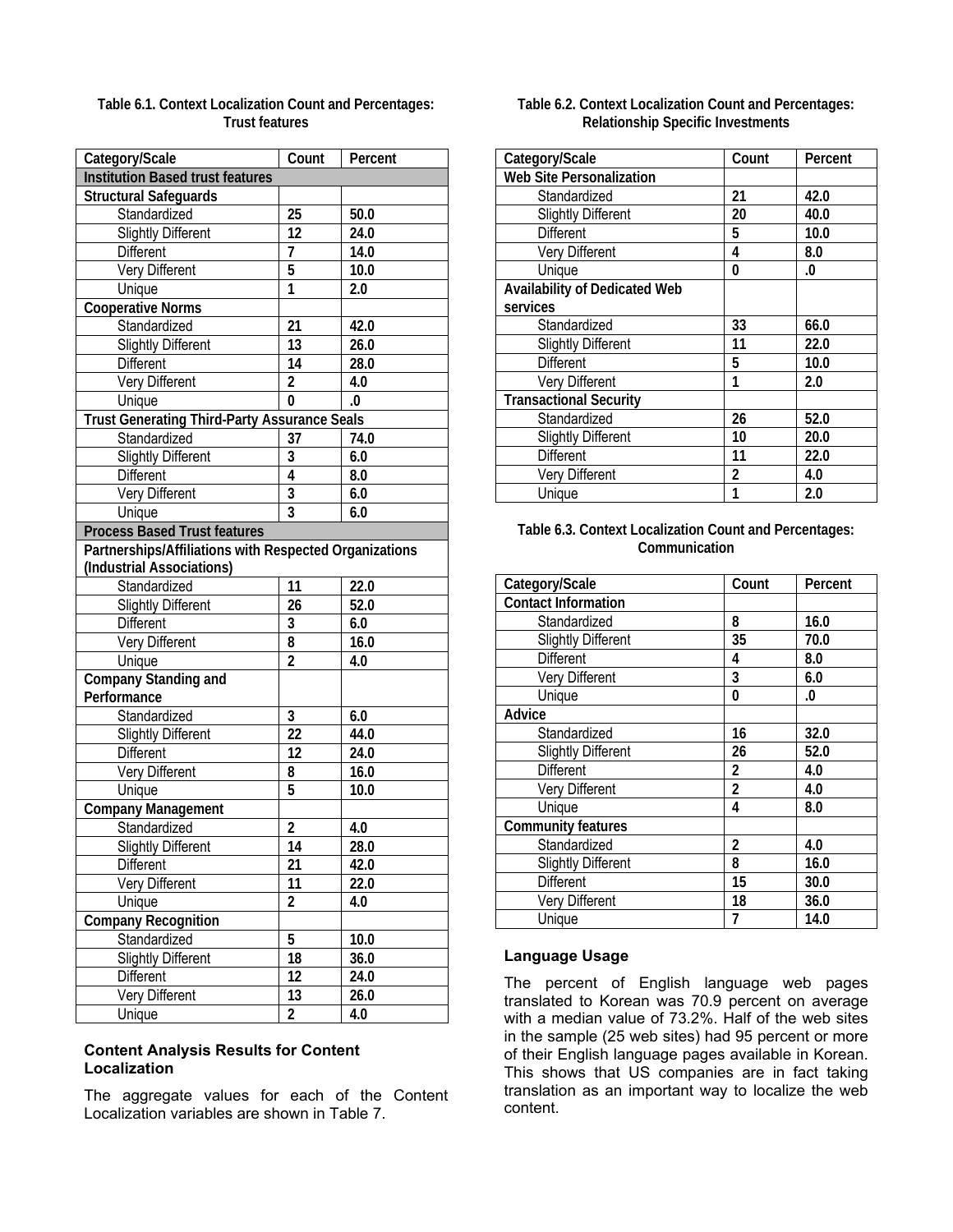| Category/Scale                                             | Count          | Percent |  |
|------------------------------------------------------------|----------------|---------|--|
| Language Usage                                             |                |         |  |
| Percent of Korean Translated Web                           | NА             |         |  |
| Pages                                                      |                |         |  |
| <b>Content Depth</b>                                       |                |         |  |
| Basic store and contact information                        | 3              | 6.0     |  |
| 1 or 2 sections translated in Korean                       | 18             | 36.0    |  |
| 2 or 3 sections translated in Korean                       | 16             | 32.0    |  |
| 4 or 5 sections translated in Korean                       | 10             | 20.0    |  |
| All sections translated in Korean                          | 3              | 6.0     |  |
| <b>Currency, Navigation and Support</b>                    |                |         |  |
| <b>Content Synchronization</b>                             |                |         |  |
| Content is out of sync with English<br>content             | 24.0           |         |  |
| Better sync with English pages                             | 19 38.0        |         |  |
| Much better sync with English<br>pages                     | 16 32.0        |         |  |
| Good sync with English pages                               | 12 24.0        |         |  |
| Most Korean Content is in sync with<br>the English content | 12.0           |         |  |
| Navigation                                                 |                |         |  |
| Very Poor                                                  | 00.0           |         |  |
| Poor                                                       | 3              | 6.0     |  |
| <b>Neutral</b>                                             | 23             | 46.0    |  |
| Good                                                       | 17             | 34.0    |  |
| Very Good                                                  | $\overline{7}$ | 14.0    |  |
| Web Site Service and Support                               |                |         |  |
| No online support                                          | 10 20.0        |         |  |

However, a more in-depth analysis of Content Depth data revealed that only 26 percent of the companies had translated all or majority of their web site sections in Korean.

#### **Currency, Navigation and Support**

More than 24 percent of the companies' web sites had "good synchronization with English pages" as shown in Table 7. Thus, the content on the Korean web sites was updated and relevant compared to the English web pages. Companies did a better job on the Navigation aspects of their web sites with about 50 percent having "Good" to "Very Good" navigation qualities. However, analysis of the Web Site Service and Support data revealed that about 65 percent of the companies' web sites had "no online support" or "support available but takes the user to an English Page".

| Support available but takes to<br>English Page | 23 46.0 |         |
|------------------------------------------------|---------|---------|
| <b>Basic Support</b>                           | 14 28.0 |         |
| <b>Equivalent to English Pages</b>             | 36.0    |         |
| Superior to English Pages                      | 0.0     |         |
| Category/Scale                                 | Count   | Percent |
| Web Page Structure                             |         |         |
| Standardized 32                                |         | 64.0    |
| <b>Slightly Different</b>                      | 5       | 10.0    |
| Different 4                                    |         | 8.0     |
| Very Different                                 | 5       | 10.0    |
| Unique 4                                       |         | 8.0     |
| Graphics                                       |         |         |
| Standardized 33                                |         | 66.0    |
| <b>Slightly Different</b>                      | 6       | 12.0    |
| Different 5                                    |         | 10.0    |
| Very Different                                 | 4       | 8.0     |
| Unique 2                                       |         | 4.0     |
| Colors                                         |         |         |
| Standardized 25                                |         | 50.0    |
| <b>Slightly Different</b>                      | 12      | 24.0    |
| Different 5                                    |         | 10.0    |
| Very Different                                 | 4       | 8.0     |
| Unique 4                                       |         | 8.0     |
| <b>Translation Quality</b>                     |         |         |
| Very Poor                                      | 0       | 0.0     |
| Poor                                           | 10      | 20.0    |
| Neutral                                        | 13      | 26.0    |
| Good                                           | 20      | 40.0    |
| Very Good                                      | 7       | 14.0    |

#### **Content Analysis Results for Cultural Customization**

The aggregate sample values for each of the Cultural Localization variables are shown in Table 8. The overall results show that companies have not accomplished a high degree of Cultural Customization. Based on the measures of Web Page Structure, Graphics, and Colors, about 75 percent of the companies' web sites had only "Standardized" or "Slightly Different" levels of localization. Thus, the majority of the web pages for Korean B2B markets were basically just translated versions of the English web pages with little to no cultural customization.

The companies did perform better in the area of Translation Quality compared to other cultural localization variables, wherein about 55 percent of the companies had "good" to "very good" translation quality.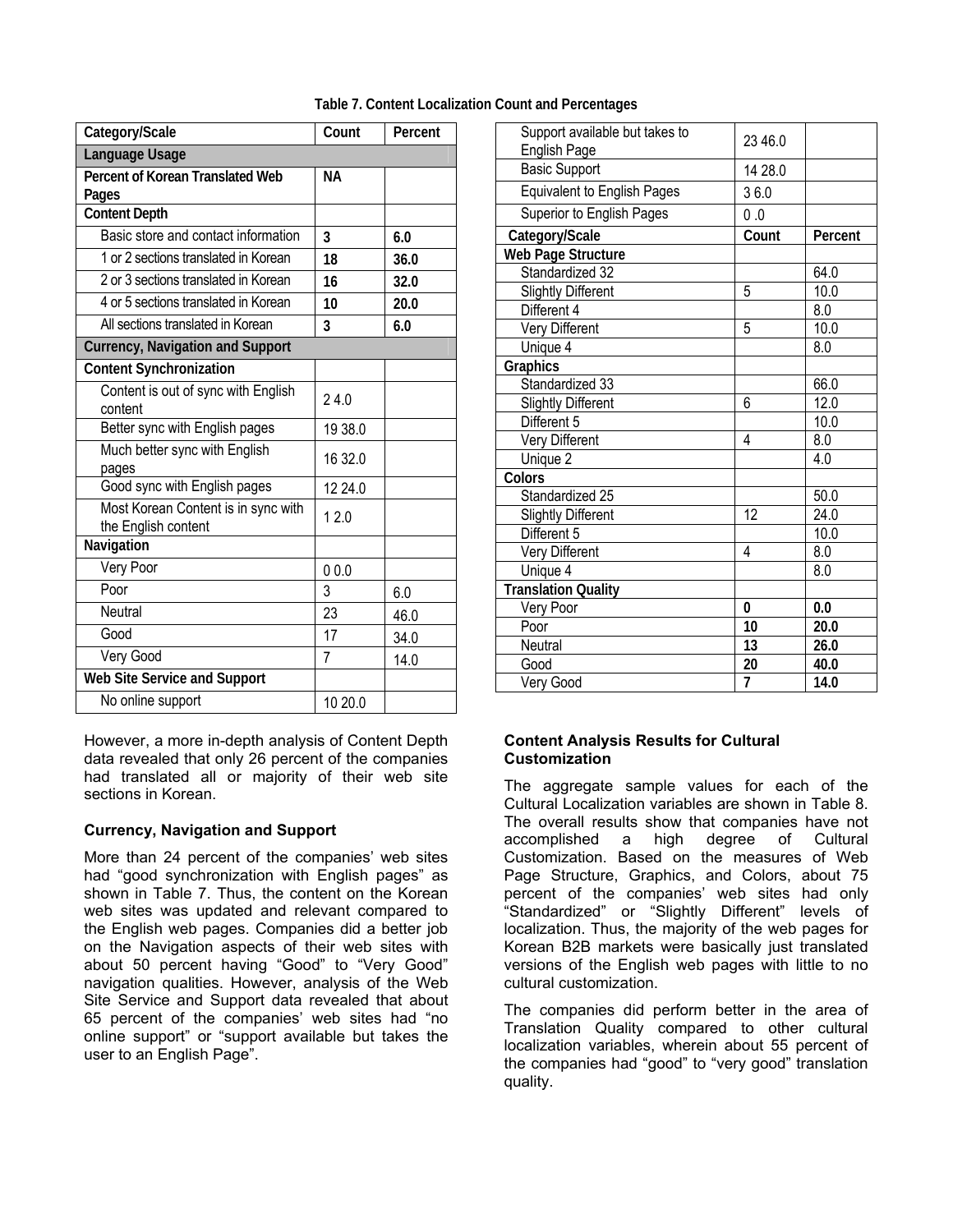Thus, based on the overall analysis, it seems that the trend in terms of localization has primarily focused on translation of the content, with less attention to other measures of localization related with context, content and cultural localization. American company web sites showed the most localization in terms of translation quality, navigation, and depiction of community features. Items such as relationship-specific investments items, contact information and advice showed some of the least levels of localization.

#### **Focus Group Results**

From the focus group we tried to assess the degree of importance placed on various elements of our proposed B2B localization framework. We asked the focus group participants to evaluate how important various B2B web localization elements are in terms of determining their attitude and willingness to do business with the company. The information gathered from the focus group was a guided discussion, where the moderator suggested some ideas for the participants to discuss while other information emerged freely from the participants. For example, we asked participants to comment on the importance of trust building in B2B web sites. While participants provided specific information about trust and the reasons for its importance through this guided discussion, participants also provided information such as what they look for in a B2B web site as indicator of trust.

Trust emerged as an important factor when localizing B2B web sites. The focus group results showed that trust is important because of the high dollar transactions involved in a B2B context. Trust was seen as mechanism for lowering transactional risk and enhancing reassurance. Participants equated trust to company's brand recognitions, its country of origin, its reputation, transactional security and the implicit ideas of honesty and integrity. It was surprising to see that in a global context, trust was not only associated with the business partner but also the country of origin of the business. For example, a participant said: "*For m e trust d epends on the co untry; if you r com pany i s located in China…with a com munist regim e--there is some kind of uncertainty. It is issue of trust with regime not the com pany*..." In the following paragraphs, we outline the various themes that emerged around important elements of B2B web localization.

#### **Institution Based Trust:**

A general feeling among participants was that Structural Safeguards will not be enough if the company behind the web site is not well known.

This shows that in the online B2B context, Process Based Trust needs to be established before Structural Safeguards can really help generate more trust. In words of a participant, "*they ma y ha ve warranty o r gua rantee policy, but i f you d on't recognize the com pany at all...will they really follow through the policies*..."

Regarding Cooperative Norms (Information on dispute resolution, arbitration, etc.) participants thought that in a global context, countries' rules and regulations triumph over company specified cooperative norms on the web site. Moreover, participants argued that in the case of high value B2B transactions having a local presence will alleviate more trust and security concerns than having Cooperative Norms specified on the web site. Thus, Cooperative Norms may not play as important role when localizing sites for international markets.

The role of Third Party Assurance Seals was seen instrumental in cases where the brand was not well known. A participant quoted "*if com pany is ve rified by well-known third party that provides oversight for B2B web sites –the n you would n ot be that apprehensive doing business with them.*.." The third party assurance should come from neutral and reputable organizations in the form of reports, audits, seals, credit ratings, financial ratings or even reports or verifications from well-known government agencies.

#### **Process Based Trust:**

When localizing B2B sites, the role of process based trust elements was seen as more crucial than structural safeguards and cooperative norms. Knowing a company's brand and its brand equity in terms of recognition, management, and performance was perceived as an important determinant of online trust. Company affiliations with well-known companies and also testimonials, customer reviews/feedback and case studies of well-known customers were recommended by participants as sources of trust in a global online context. For example, a participant stated, "*if you know that Google trusts them then you can trust them too*..." It was also emphasized that companies should showcase their relationships with recognized industry associations or bodies to generate trust. For example, a participant said, "*If I' m a pu rchasing manager fro m aerosol company an d they 're not a part of the CSPA3 , they're done*".

 $\overline{a}$ <sup>3</sup>The Consumer Specialty Products Association (CSPA) is a trade association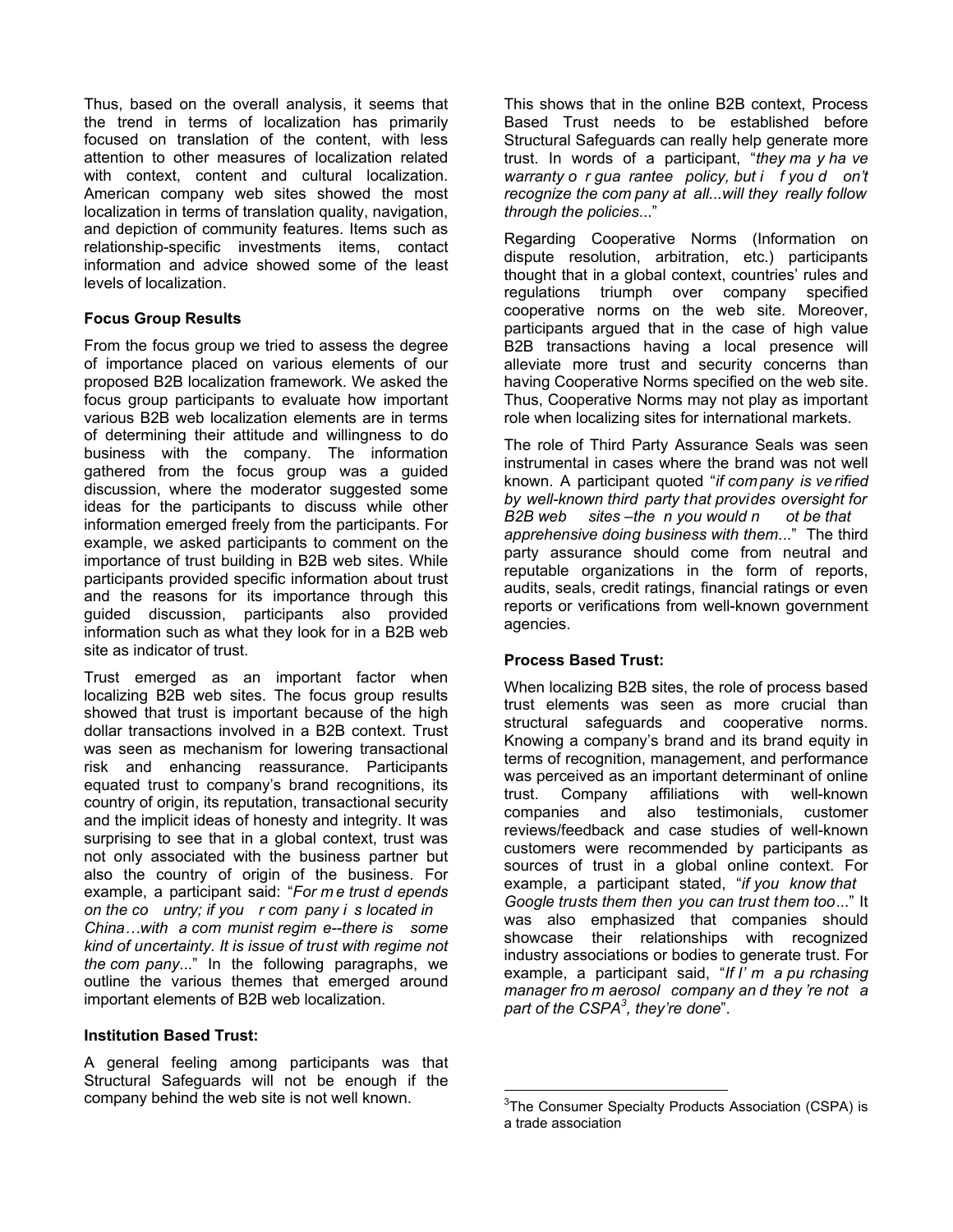#### **Relationship-Specific Investments:**

"..*If you are doing business on the web, then secure payments a nd se curity of inform ation is a bare minimum...it is a deal breaker...it is expected*..."

Transactional Security is seen as a bare minimum when localizing a B2B site for any country. Furthermore, in terms of Web Personalization and Dedicated Web Services the consensus was that such localization features perhaps may enhance the experience, transactional ease and save time for customers. According to participants, it is also important that the B2B customer be empowered to personalize the web page content to their needs and transactional demands. One participant noted, "*if on a supplier web site yo u coul d log in and put yo ur purchase order …and it would give you a status of where that order was in the manufacturing cycle that would be revol utionary*". But one concern that emerged was the resistance to share private information to enable web personalization, as participants indicated mistrust of how the companies use their private data and expressed hacking concerns. Another important point put forward was that companies should personalize or use customer recommendation systems in a way that the customers do not feel as if they are being cajoled into buying.

#### **Communication:**

Communication-related localization features, like Contact Information and Online Help and Advice, were seen as more important in terms of substituting for lack of human contact than web personalization and customer recommendation features. Ability to connect with a real human being via real time chat, phone, and tech support were seen as important determinants for facilitating B2B commerce in a global context. Participants also noted information on key contacts relevant to a purchasing manager would help facilitate communication ease. For example, a participant stated, "*if I 'm a business to business, my web site should be tailored through the eyes of a purchasing person, what are the things I'm looking for*?"

Furthermore, Community Features like wikis, blogs and forums were seen as less pertinent in the B2B commerce context than the B2C context. It was recommended that Community Feature's role could be primarily informational and related to some brand building rather than as a tool to facilitate the conduct or B2B commerce. Relative lack of interest, in the global B2B context, of community features was primarily because of lack of trust in public forums, and as one participant said "*anybody c an w rite anything they want*".

#### **Content Localization:**

Not having translated content was seen as a deal breaker. Lack of translated content was seen as not only as a communication barrier, but also a sign of lack of commitment to the local market. Participants also observed that if only few web pages are translated, then it shows the company is not really vested in the local market and it also shows disrespect to the local consumer. For example, the following quotes reveal that lack of translation or partial translation of web site can result in feelings like: "*They d on't care en ough to communicate with me in m y la nguage"; "I want to kno w what I am missing out on"; "What are they not telling me"; "Are they trying to hide something?"* 

Localized navigational tools were considered important to facilitate information search and as mechanisms to enhance browsing and save time. Furthermore, unlike B2C sites, the B2B sites need not be flashy or have many graphics, but be purpose driven and have updated and relevant content.

#### **Cultural customization:**

To participants, minor grammatical flaws were forgivable but lack of Translation Quality was a sign of poor professionalism and a reflection of poor overall product/service quality and organization wide disarray. Interestingly, participants were more forgiving of translation quality for small businesses compared to large fortune 500 companies. A participant said, "*If it is a million dollar com pany it has to have a perfect web site*".

In terms of culturally customizing the web site (graphics, colors, structure), the participants agreed that it is important to localize culturally when doing business globally. But they also mentioned that core brand personality should be kept standard and balanced with relevant cultural customization: "*if you are going to do business globally then you need to take the tim e to do the research to u nderstand the other cultures you a re d ealing with*". Furthermore, Culturally Customizing the site to the local market also served to participants as a cue that the company is more experienced and familiar with doing business in the country.

Overall, in terms of Cultural Customization in a B2B context, Translation Quality was seen as the most important element of localization.

#### **Best Practices**

For Context localization, Content localization, and Cultural customization, we identify several companies' Korean web sites as best practices which can serve as benchmark for multinational companies' future web site localization efforts.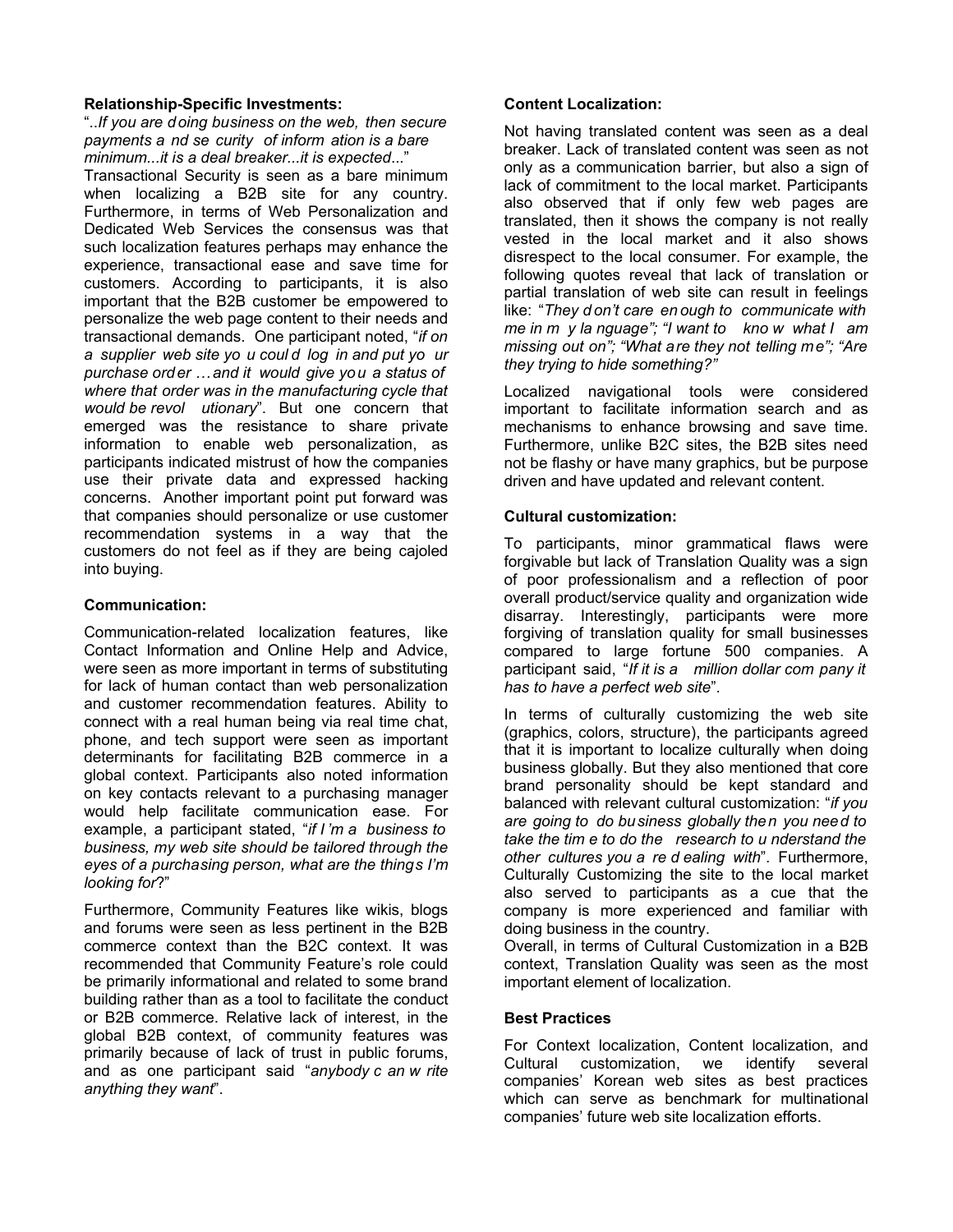#### *Context Localization*

The partnership pages on the CISCO Korea site cover very detailed information on CISCO Korea partners. According to CISCO Korea partnership site, it categorizes partners as gold, silver, premier, and provides names, phone numbers, and web sites information of each partner. CISCO Korea web site provides information on detailed company profile related to company history and longevity, awards, reputable clients, and its successful cases of transactions. It has featured membership services such as blogs and member's site registration.

#### **Content Localization**

In the case of IBM Korea's web site, almost all sections from English pages are translated into Korean and show more specific and localized information for Korean customers. In addition, the content of the Korean web site is up-to-date, and the web site covers good navigation attributes such as adequate hyperlinks, FAQs, and on-line search help. There is very detailed contact information under IBM Korea site. The contact information includes email address, phone number, fax number, and local maintenance center and its map.

#### **Cultural Customization**

The web site structure of EI du Pont de Nemours (DuPont) Korea is quite different from that of the Du Pont global company. Du Pont's global site is designed as a place for offering information in terms of industry and consumer offering, thus, subcategories of industry and consumers offering are located on the main page. The main page of the Du Pont global site is more information centric and uses less pictures and flashes. On the other hand, the main page of Du Pont Korea uses fewer texts, but uses more graphics and flashes. Du Pont Korea's main page is well structured, and sub-categories are not shown in the main page. Du Pont Korea's product names and concepts are precisely translated with appropriate words, and these words are easy to understand.

# **Limitations and Future Research**

The focus of this paper has been to develop a framework of B2B web sites; however, the majority of the literature in the arena of standardization vs. localization of marketing strategy has focused on B2C rather than B2B. Therefore, the theoretical foundation of the framework suggested here is likely to be influenced by B2C studies and should be interpreted with caution. It is recommended that future research should cross-validate and test this

proposed framework and its factor structure using confirmatory factor analysis.

Furthermore, the inherent limitation of the content analysis method used in this study is that it tells us what is there but does not tell us why a certain phenomenon exists. Therefore, the results of the content analysis should be interpreted with this in mind. Perhaps future studies can use experimental research design to test the importance of the proposed elements of the B2B web localization framework. We recommend that future studies also test the proposed B2B web localization framework by survey method. The survey of managerial perceptions of B2B web localization elements can help us better understand which localization elements might be considered important by practitioners.

While this study demonstrates how the framework can provide insight into the localization efforts for the Korean online B2B market, additional research is needed to validate this B2B web site localization framework in other markets. For example, are the major constructs identified in this study for measuring B2B web sites' localization the same in other cross-national settings? Is there a more "generic" framework that could encompass a wider spectrum of localization efforts? Future research can test the mutual exclusivity of the proposed B2B web localization dimensions and could empirically validate this framework in cross-national and crossindustry settings.

# **Implications for Business Marketing Practice**

This research represents one of the first academic attempts to present a framework for measuring B2B web site localization, based on the literature review, qualitative exploration and empirical testing. The results provide insights into how well companies are targeting their B2B markets and what web localization elements B2B web sites need to emphasize.

The overall results show that U.S. companies have not accomplished a high degree of localization for B2B markets. The study results indicate that most U.S. companies focus primarily on the translation of web content from English to Korean to create web sites. For example, half of the sampled firms have 95% or more of their web sites translated into Korean. Companies have also made some progress in localizing their sites for Korean B2B markets in the following areas: Partnerships/Affiliations with Respected Organization (industrial associations); Company Standing and Performance; Company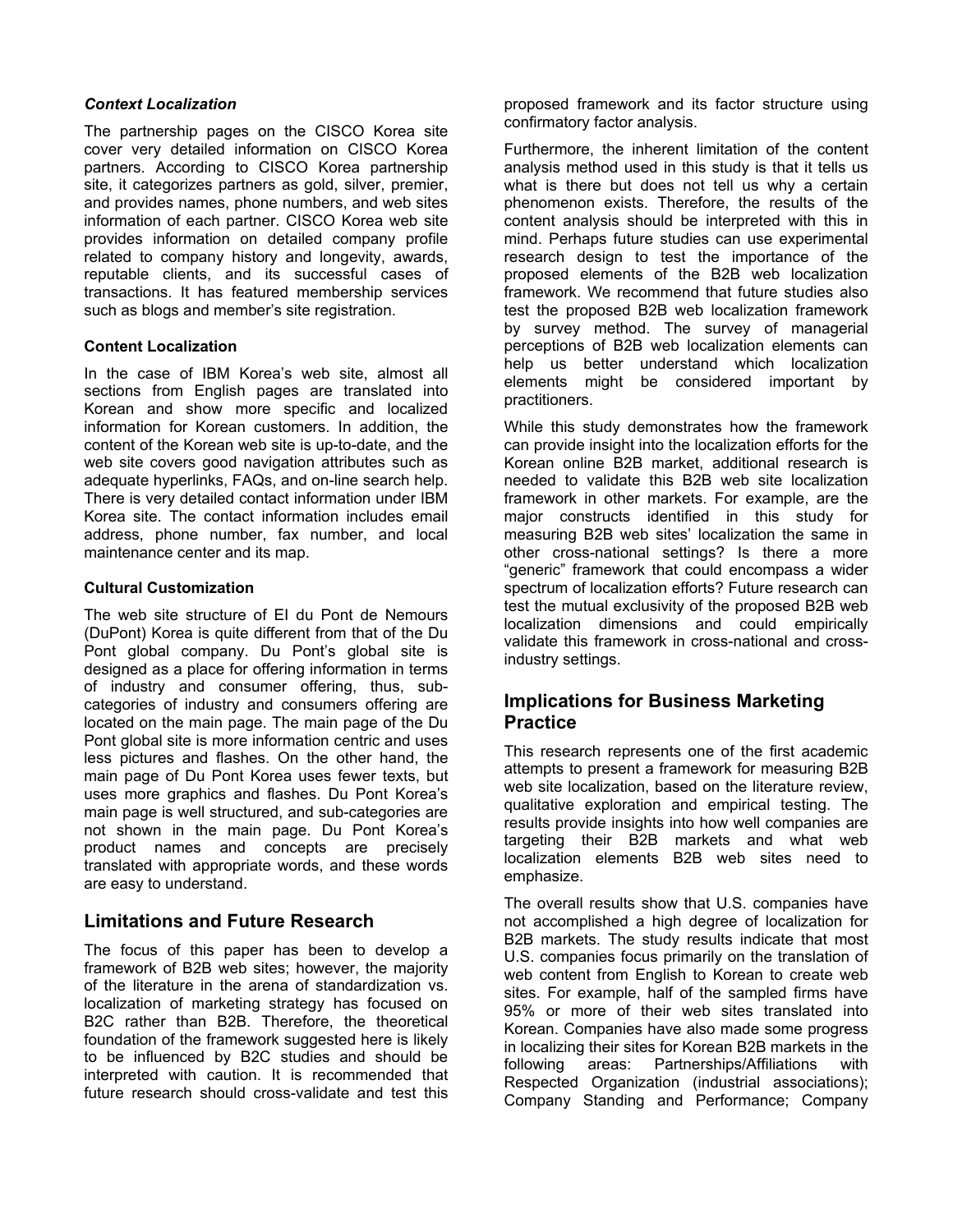Management; Company recognition; Community Features; Navigation; and Translation Quality. However, there are still many web design areas where localization efforts for B2B markets are not sufficiently high in quality. There is great potential for enhanced localization efforts in Context, Content, and Cultural Localization.

There is compelling data to suggest that culturally localizing a web site leads to better web site acceptance, greater purchase intentions, and better attitude toward a company's product or service (e.g., Singh and Pereira, 2005). However, the results presented in this study demonstrate that most organizations have not yet truly localized their B2B web sites to connect with their Korean online audiences. To effectively target Korean B2B markets online, companies should go beyond basic translation to provide a truly localized and culturally customized experience. The conceptual framework presented in this study provides useful information about the variables to consider in constructing a well-designed, highly localized web site.

Our objective was to present a framework that could assist in assessing the localization of business to business web sites. Our data analysis looked at various variables that could help companies achieve this objective. The items presented in this study have been validated via an exploratory factor analysis, wherein the unidimensionality of items was tested. Our data analysis indicates that the items load well on six factors, providing more support that this framework targets six specific areas (Institution Based Trust Features, Process Based Trust Features, Relationship-Specific Investments, Communication, Content Localization and Cultural Localization) that can assist in measuring web site localization. While it is true that globalization has brought us closer than ever to Mcluhan's (1964) idea of a global village, major differences across countries and regions exist and play a significant role in how consumers react to web site designs and content (Luna et al., 2002; Singh and Pereira, 2005). Therefore, this framework is vital to business seeking consumers globally. Using this framework should allow these businesses to modify their B2B web sites and include key areas that appeal to local consumers.

The focus groups allowed us to further validate the proposed framework and also provided unique business insights into degree of importance of various web features needed to enhance B2B web site localization. Brand Recognition and Company Ranking seemed to be the most important trust generating factors online, followed by Third Party Trust Seals, Partnerships/Affiliations and Structural Safeguards. Furthermore, according to participants

brand recognition is driven by how public sources, press/media, and neutral third parties review the brand/company. Thus, it seems providing links to well-known neutral third parties that could lend credibility and recognition, may be important to drive brand recognition. In the words of a participant, "*this is what m akes Inte rnet different, that yo u cannot implicitly tru st the we b site, it has to be ab out the brand o r company b ehind that web site an d you have to be a ble to find more in dependent research validating that they are st rong or g ood organization to do b usiness with".* Overall, using web features related to personalization were seen as a poor substitute for relationship development, which takes place via personal contact or face to face interaction. For example, a participant noted: "*I do not form a relationship with an electronic code, I form a relationship with a person an d that p erson represents t he company…the relatio nship comes from the hum an aspect*". The web site is seen as a tool to facilitate B2B commerce and not a replacement for human contact and relationship. But communication tools like online help and chat were seen acceptable substitutes for the lack of face to face human contact. Another important element in terms of B2B localization was the translation quality of the web content. Focus groups also revealed that cultural customization seems to signal to consumers that a company understands local culture and local business environment.

Finally, the focus group revealed that there are certain elements of the proposed B2B localization framework that are not just important, but are critical for facilitating B2B online commerce. These elements included transactional security and availability of the web content which is in customer's native language.

# **References**

- Al-Badi, A. & Naqvi, S. (2010), "A Conceptual Framework for Designing Localized
- Business Web Sites.".*Journal of Mana gement and Marketing Research* . Available at: http://ww.aabri.com/manuscripts/09211.pdf
- Al-Badi, A. & Mayhew P. J. (2010), "A Framework for Designing Usable Localised Business Websites." *Communications of the IBIMA* .2010. Available at: http://www.ibimapublishing.com/journals/CIBIMA/ 2010/184405/184405.pdf
- Anderson, J. & Narus, J. A. (1990), "A Model of Distributor Firm and Manufacturer Firm Working Partnerships." *Journal of Marketing* . Vol. 54 (January), 42-58.
- Anderson, E. & Weitz, B. (1989). "Determinants of Continuity in Conventional Industrial Channel Dyads." *Marketing Science*. Vol. 8 (4), 310-323.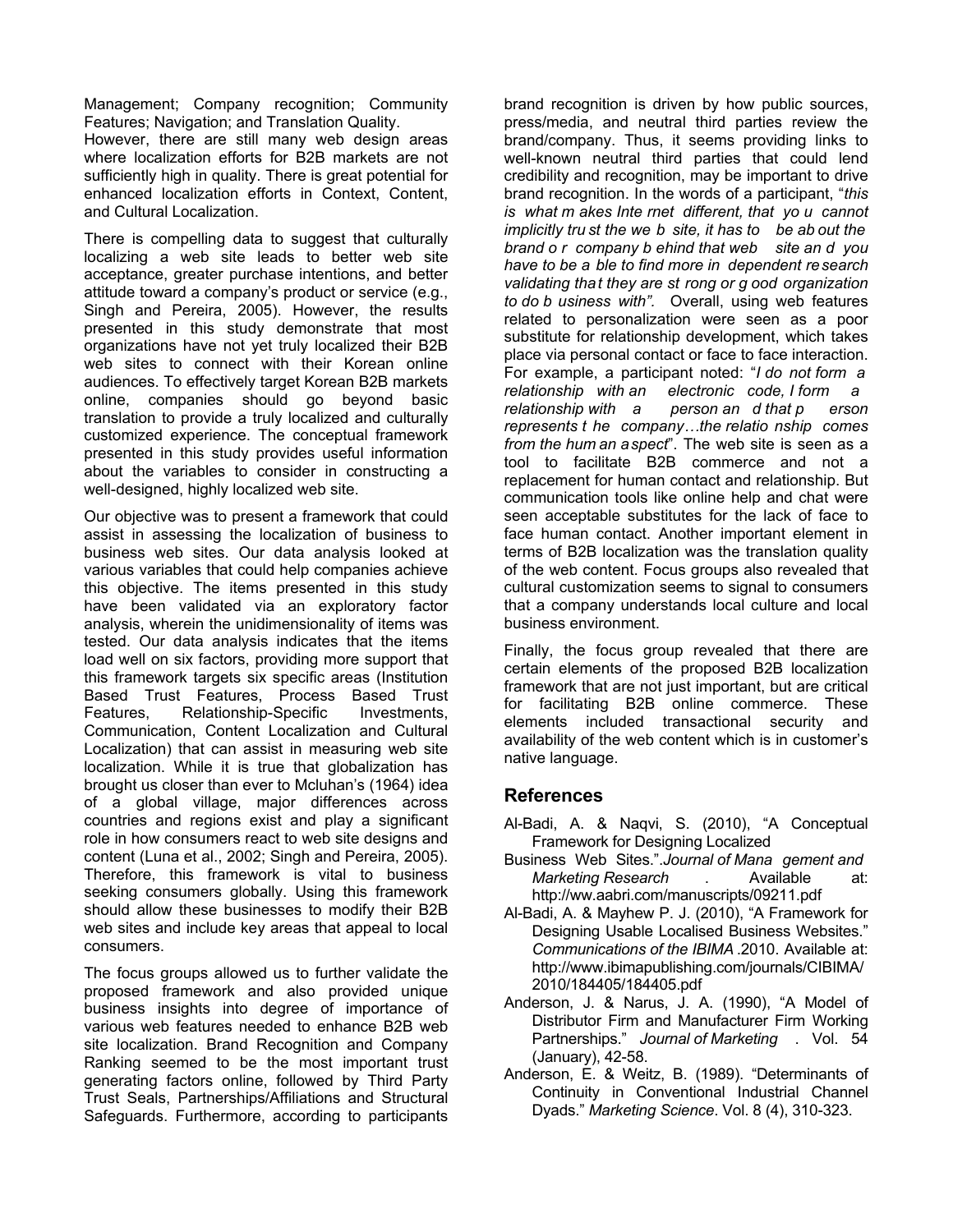- Angeles, R. & Nath, R. (2007). "Business-to-Business E-procurement: Success Factors and Challenges to Implementation." *Supply Chain Man agement*. Vol. 12 (2), 104-115.
- Baack, D. & Singh, N. (2007). "Culture and Web Communications." *Journal of Business Research*. Vol. 60 (3), 181-188.
- Barber, W. & Badre, A. (1998). "Culturability: The Merging of Culture and Usability. Human Factors and the Web (4th Conference), Retrieved January 25, 2012, Available at: http://zing.ncsl.nist.gov/hfweb/att4/proceedings/b arber
- Bart, Y., Shankar, V., Sultan, F., & Urban, G.L. (2005). "Are the Drivers and Role of Online Trust the Same for All web Sites and Consumers? A Large Scale Exploratory Empirical Study." *Journal of Marketing*. Vol. 69 (October), 133-152.
- Becker, S. A. & Crespo, F. (2001), "A Multicultural Perspective on Digital Government Usability." In Proceedings of HCI New Orleans, Louisiana, 773~777.
- Becker, S. A. (2002). "An Exploratory Study on Web Usability and the Internationalization of U.S. Ebusiness." *Journal of Electronic C ommerce Research*. Vol. 3 (4), 265–278.
- Berthon, P., Pitt, L., Berthon, JP., Campbell, C.,&Thwaites, D. (2008). "E-Relationships for e-Readiness: Culture and Corruption in<br>International e-B2B." Industrial Marketing International e-B2B." *Industrial Marketing Mangement*. Vol. 37 (1), 83-91.
- Boudreau, M. & Watson, R. T. (2006). "Internet Advertising Strategy Alignment." *Internet Research*. 16 (1), 23-38.
- Chakraborty, G., Lala, V., & Warren, D. (2003). "What Do Customers Consider Important in B2B websites?" *Journal of Advertising Research* . Vol. 43, 50-61
- Chen, M., Chen, A. N., Shao, B. M. (2003), "The Implications and Impacts of Web Services to Electronic Commerce Research Practices." *Journal of Electronic Commerce Research.* Vol. 4 (4).128-39.
- Cunningham, M. & Homse, E. (1986). "Controlling the Marketing-Purchasing Interface: Resource Development and Organizational Implications." *Industrial Marketing & Purchasing.* Vol. l (2), 3- 25.
- Cyr, D. & Trevor-Smith, H. (2004). "Localization of Web Design: An Empirical Comparison of German, Japanese and United Stats Web Site Characteristics." *Journal of the American Society for Information Science and Technology* . Vol. 55 (13), 1199-1208.
- Cyr, D. & Lew, R. (2003). "Emerging Challenges in the Software Localization Industry." *Th underbird*

*International B usiness Review*. Vol. 45 (3), 337- 358.

- Doney, P. M. and J. P. Cannon, (1997). "An examination of the Nature of Trust in Buyer–seller Relationships." *Journal of Marketin.* Vol. 61 (1) 35–51.
- Dou, W., Nielsen, U. O, & Tan, C. M. (2002). "Using Corporate Websites for Export Marketing." *Journal of Advertising Research.* Vol. 42, 105- 115
- Dwyer, F. R., Schurr, P. H., & Oh, S. (1987). "Developing Buyer-Seller Relationships." *Journal of Marketing.* Vol. 51 (2), 11-27.
- Esselink, Bert (2000). "*A Practical Guide t o Software Localization*." John Benjamins. Philadelphia.
- E-Stats-Untitled (2009), "US Census Bureau: E-Stats", Available at: http://www.census.gov/econ/estats/2007/2007rep ortfinal.pdf or www.census.gov/estats
- Ferranti, M. (1999). "From Global to Local." *InfoWorld.* Vol. 21 (41), 36-37.
- Ganesan, S. (1994). "Determinants of Long-term Orientation in Buyer-Seller Relationships." *Journal of Marketing*. Vol. 58 (2), 1-19.
- Garbarino, E. & Johnson, M. (1999). "The Different Roles of Satisfaction, Trust, and Commitment in Customer Relationships. *Journal of Marketing* . Vol. 63 (2), 70-87.
- Hair, J.; Anderson, R.; Tatham, R. and Black, W. (1998), Multivariate Data Analysis,  $5<sup>th</sup>$  ed. Prentice Hall, Upper Saddle River, NJ.
- Hermeking, M. (2005). "Culture and Internet Consumption: Contributions from Cross-Cultural Marketing and Advertising Research." *Journal of computer Mediated Co mmunication*. Vol. 11 (1), article 10, Available at: http://jcmc.indiana.edu/vol11/issue1/hermeking.html
- 
- Hill, J. S. &Still, R. R. (1984). "Adapting Products to LDC Tastes." *Harvard Business Review* . Vol. 62 (March/April), 92-101
- Hurley, A. E., Scandura, T. A., Schriesheim, C. A., Brannick, M. T., Seers, A., Vandenberg, R. J., et al. (1997). Exploratory and Confirmatory Factor Analysis: Guidelines, Issues, and Alternatives." *Journal of Or ganizational Behavior*. Vol. 18, 667- 683
- Internetworldstats.com (2011).Top Ten Languages Used in theWeb http://www.internetworldstats.com
- Jain, S.C. (1989). "Standardization of International Strategy: Some Research Hypotheses." *Journal of Marketing*. Vol. 53 (January), 70-9
- Jarvenpaa, S. L., Tractinsky, N., Saarinen, L., & Vitale, M. (1999). "Consumer Trust in an Internet Store: Cross Cultural Validation." *Journal of Computer Mediated Communication.* Vol. 5 (2), Available at: http://jcmc.indiana.edu/vol5/issue2/jarvnpaa.html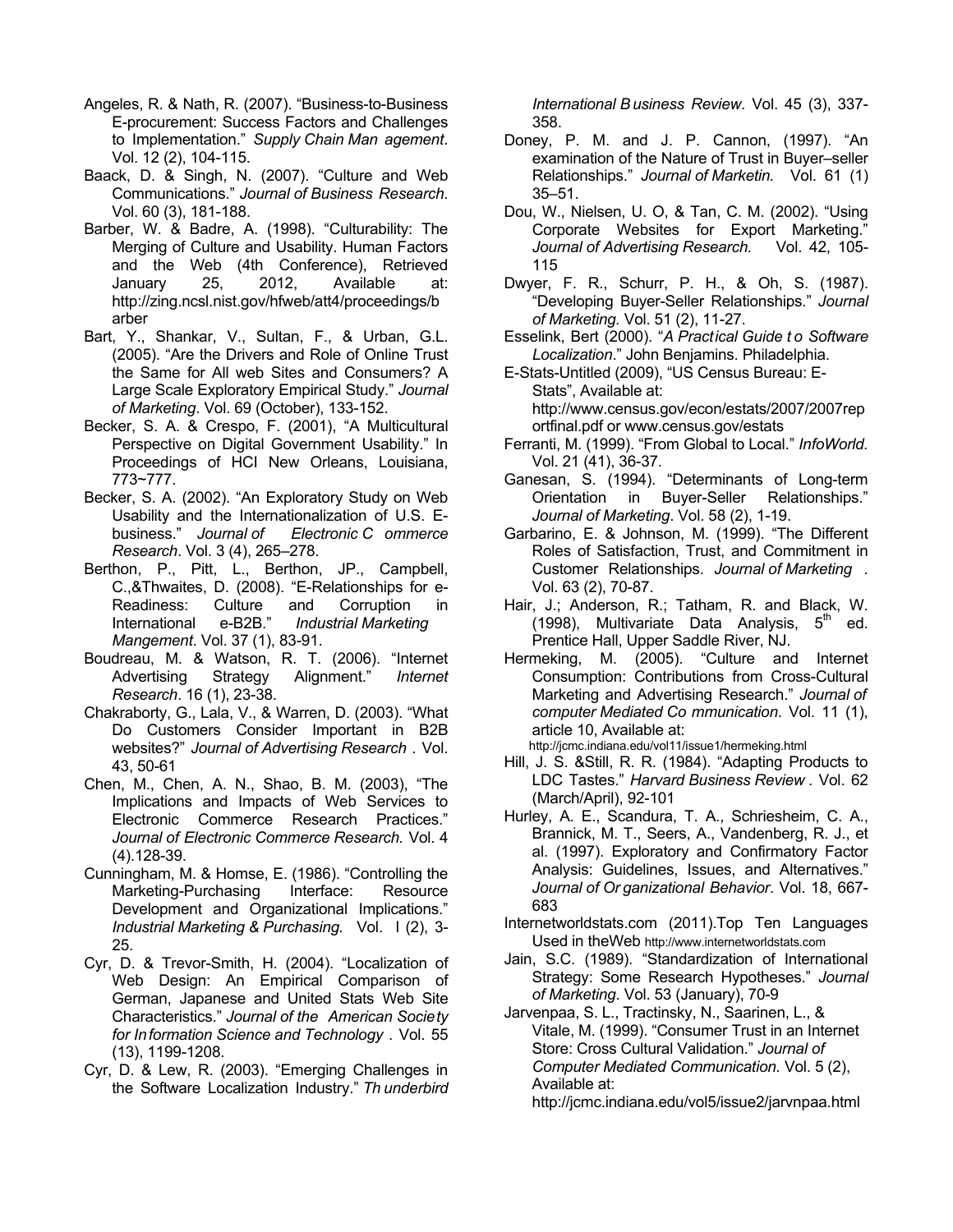- Johanson, J., & Vahlne, Jan-E. (2009). The Uppsala Internationalization Process Model Revisited: From Liability of Foreignness to Liability of Outsidership." *Journal of International Business Stud ies.* Vol. 40, 1411-31
- Knight, G. A. & Cavusgil, T. S. (1996). "The Born Global Firm: A Challenge to Traditional Internationalization Theory, in Cavusgil and Madsen (eds.)" *Advances in In ternational Marke ting*, JAI Press
- Kajan, E. & Stoimenov, L. (2005).Toward an Ontology-driven Architectural Framework for B2B Association for Computing Machinery." *Communications of the ACM*. Vol. 8 (12), 60-66.
- Kassarjian, H. (1977). "Content Analysis in Consumer Research." *Journal of Co nsumer Research.* Vol. 4 (June), 8-18.
- Lancaster, A. & Lages, L.F. (2006). "The Relationship Between and Buyer and A B2B E-Marketplace: Cooperation Determinants In An Electronic Market Context." *Industrial Marketing Management*. Vol. 35, 774-789.
- Lawson-Body, A. & Keefe, T. P. (2006). "Interorganizational Relationships in the context of SMEs' B2B E-Commerce." *Journal of Electronic Commerce in Organizations*. Vol. 4 (4), 1-28.
- Lichtenthal, J. D., & Eliza, S. (2003). "Internet Integration In Business Marketing Tactics." *Industrial Marketing Management*. Vol. 32 (1), 3- 13
- Legner, C. & Vogel, T. (2008). "Leveraging Web Services for Implementing Vertical Industry Standards: A Model for Service-based Interoperability." *Electronic Markets* . Vol. 18 (1), 39-52.
- Levitt, M. (1983). "The Globalization of Markets." *Harvard Business Review*. Vol. 61 (3), 92 –103.
- Lord, K. R., & Collins, A. F. (2002). "Supplier Webpage design and organizational buyer preferences." *Journal of Business & Industrial Marketing*. Vol. 17, 139-150.
- Luna, D., Peracchio, L. A.,& de Juan, M. D. (2002). "Cross-Cultural and Cognitive Aspects of Web Site Navigation." *Journal of the Aca demy of Marketing Science*. Vol. 30 (4), 397-410.
- Mayer-Guell, A. M. (2001). "Business-to-Business Electronic Commerce." *Management C ommunication Quarterly*. Vol.14 (4), 644-652.
- Mohr, J. &Nevin, J. (1990). "Communication Strategies in Marketing Channels: A Theoretical Perspective." *Journal of Marketing*. Vol. 54 (4), 36-51.
- Moorman, C., Deshpandé, R., & Zaltman, G. (1993). "Factors Affecting Trust in Market Research Relationships." *Journal of Marketing*. Vol. 57 (1), 81-101.
- Morgan (1996). "Focus Groups." *Annual Review of Sociology*, Vol. 22 (1), 129-153
- Morgan, R. & Hunt, S. (1994). "The Commitment-Trust Theory of Relationship Marketing." *Journal of Marketing*. Vol. 58 (3), 20-38.
- Nantel, J. & Glaser, E. (2008). "The Impact of Language and Culture on Perceived Website Usability." *Journal of Engineering and Technology Management*. Vol. 25, 112-122.
- Nielsen, J. & E. del Galdo, (1996).*International User Interfaces*, J. Nielsen and E. del Galdo (eds.), John Wiley and Sons, New York, NY.
- Palmatier, R., Dant, R., Grewal, D., & Evans, K. (2006). "Factors Influencing the Effectiveness of Relationship Marketing: A Meta-Analysis." *Journal of Marketing.* Vol. 70 (4), 136-153.
- Pavlou, P. A. (2000), "Institution-based Trust in Interorganizational Exchange Relationships: The Role of Online B2B Marketplaces on Trust Formation." J*ournal of Stra tegic Inform ation Systems.* Vol*.* 11 (3-4), 215-243.
- Pavlou, P. A. & Gefen, D. 2004. "Building Effective Online Marketplaces with Institution-Based Trust." *Information Syst ems Research.* Vol. 15 (1), 37- 60.
- Ratnasingam, P. & Phan, D. (2003). "Trading Partner Trust in B2B E-commerce: A Case Study." *Information System s Management*. Vol. 20 (3), 39-50.
- Ratnasingam, P. (2007). "A risk-control Framework for E-marketplace Participation: The Findings of Seven Cases." *Information Manag ement & Computer Security.* Vol. 15 (2),149-66.
- Samiee, S. (2008). "Global Marketing Effectiveness Via Alliances and Electronic Commerce In Business-To-Business Markets." *Industria l Marketing Management*. Vol. 37 (1), 3-8.
- Samiee, S. & Roth, K. (1992). "The Influence of Global Marketing Standardization on Performance*." Journal of Marketing* Vol. 56 (April), 1-17
- Samiee, S. & Walters, P. (2006). "Supplier and Customer Exchange in International Industrial Markets: An Integrative Perspective." *Industrial Marketing Management*. Vol. 35, 589-599.
- Singh, N. (2012).*Localization Strategies for Global e-Business*. Cambridge University Press.
- Singh, N. & Boughton, P. (2005). "Measuring Web Site Globalization: A Cross-Sectional country and Industry Level Analysis." *Journal of Web Site Promotion*. Vol. 1 (3), 3-20.
- Singh, N., Fassott, G., Chao, M., & Hoffmann, J. (2006). "Understanding International Web Site Usage: A Cross-National Study of German, Brazilian, and Taiwanese Online Consumers." *International Marketing Review*. Vol. 23 (1), 83- 98.